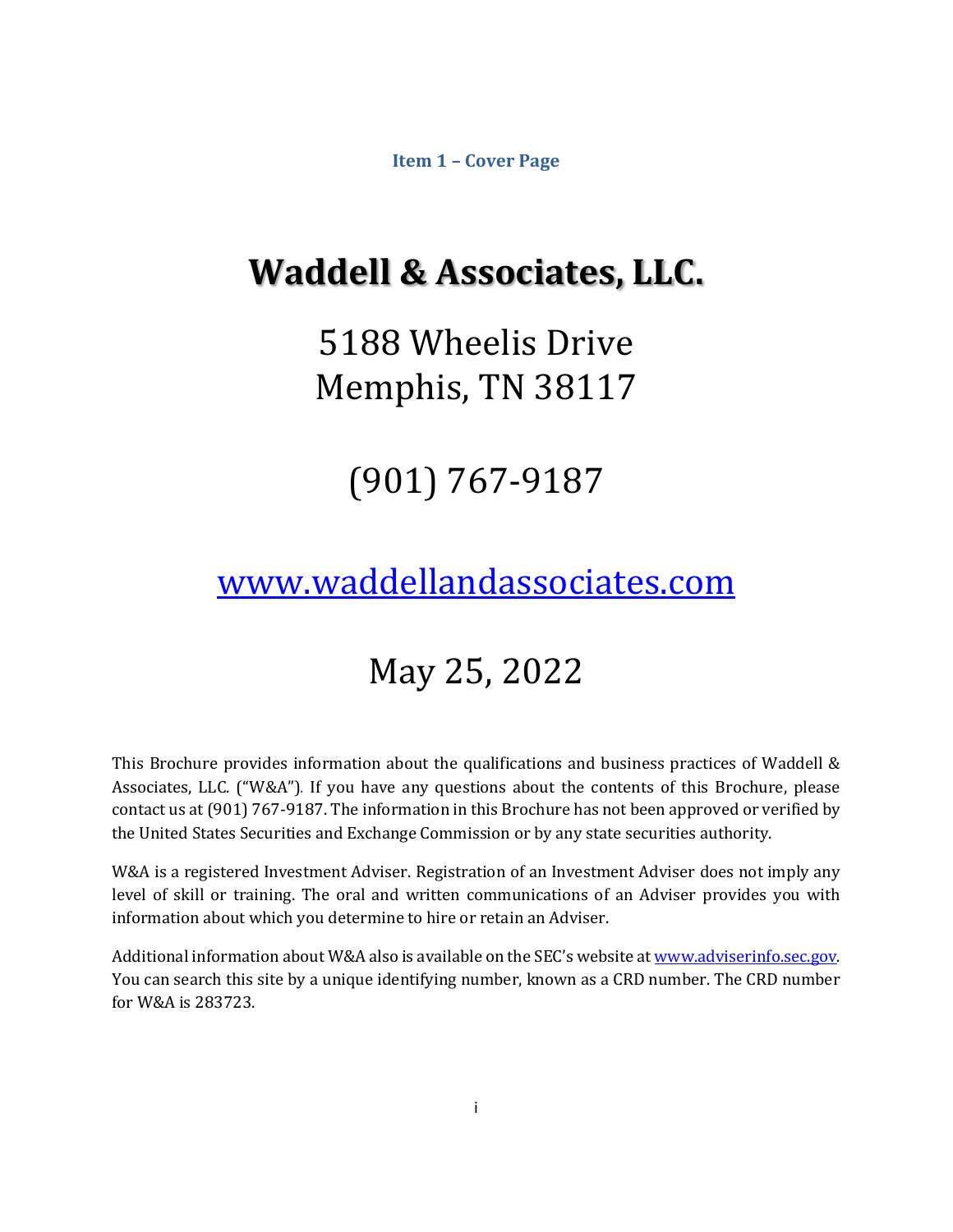#### <span id="page-1-0"></span>**Item 2 – Material Changes**

This Item of the Brochure discusses only specific material changes that are made to the Brochure and provides clients with a summary of such changes.

The following material changes were included in this update.

We offer clients the option of obtaining certain financial solutions from unaffiliated third-party financial institutions with the assistance of our affiliate, Focus Treasury & Credit Solutions, LLC ("FTCS"). FTCS is compensated by sharing in the revenue earned by such third-party institutions for serving our clients. Further information on this conflict of interest is available in Items 4, 5, and 10 of this Brochure.

We will further provide you with a new Brochure as necessary based on changes or new information, at any time, without charge. Currently, our Brochure may be requested by contacting us at (901) 767-9187.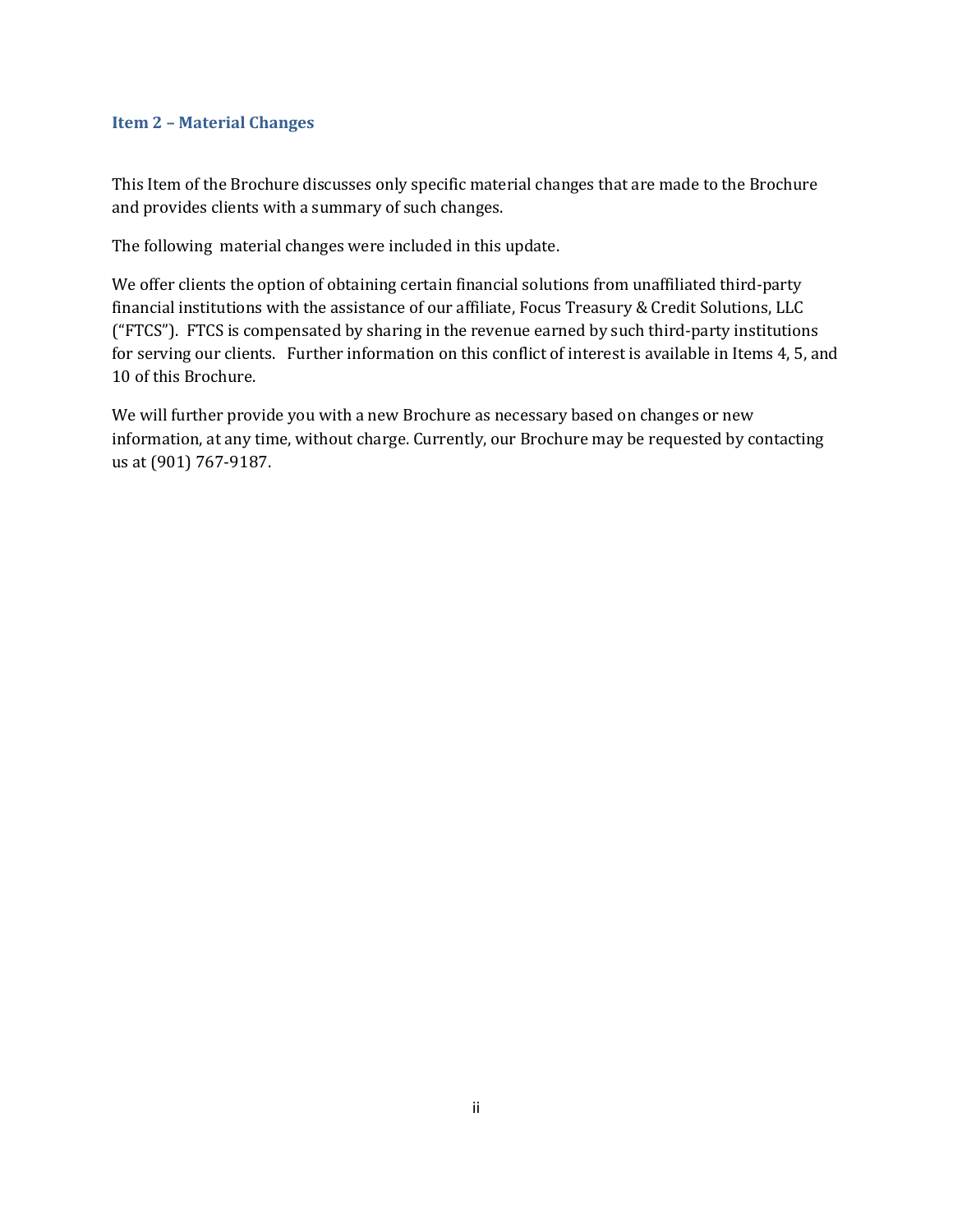# <span id="page-2-0"></span>**Item 3 - Table of Contents**

| 14. Item 11 - Code of Ethics, Participation in Client Transactions and Personal Trading 14 |  |
|--------------------------------------------------------------------------------------------|--|
|                                                                                            |  |
|                                                                                            |  |
|                                                                                            |  |
|                                                                                            |  |
|                                                                                            |  |
|                                                                                            |  |
|                                                                                            |  |
| <b>Brochure Supplement(s)</b>                                                              |  |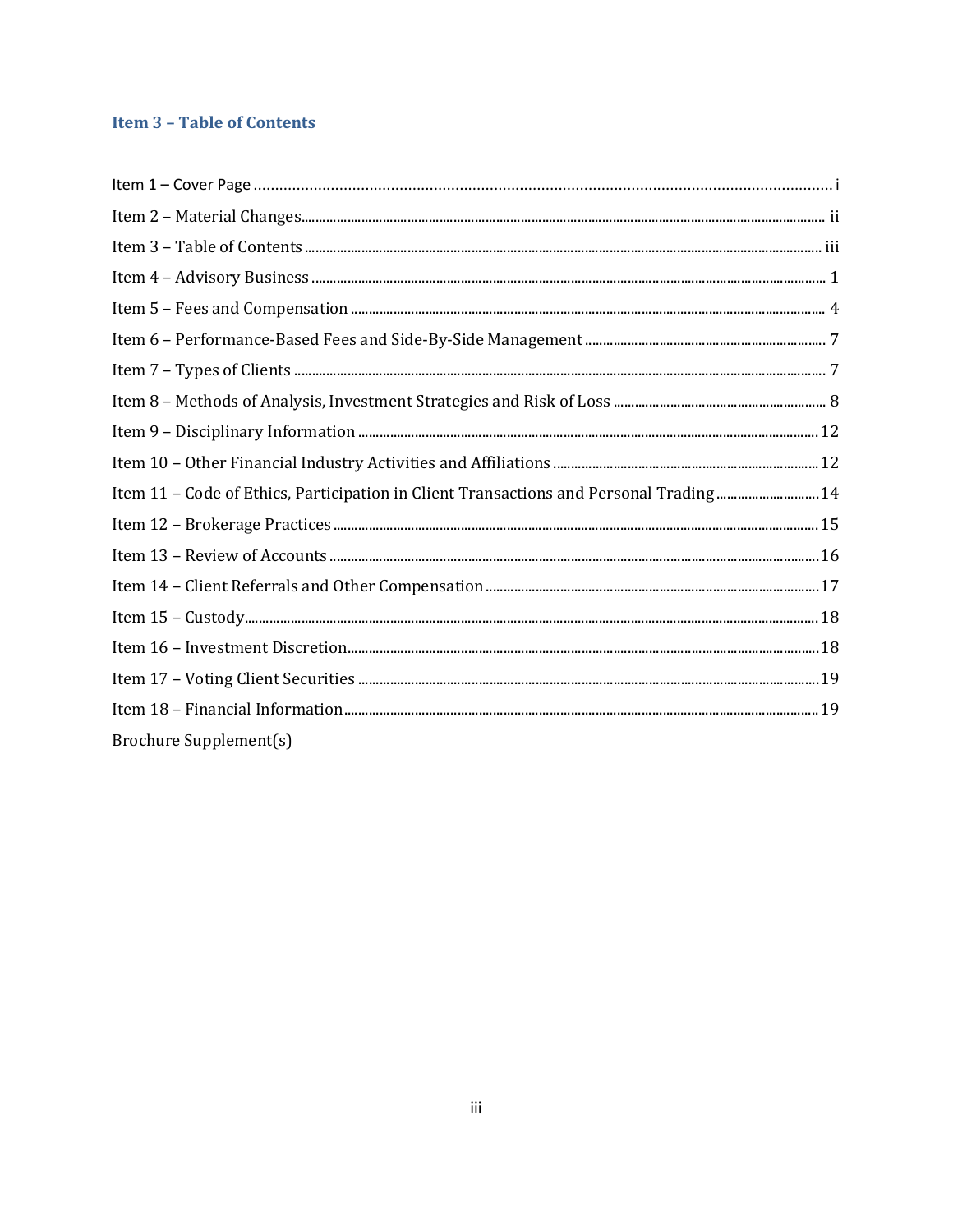### <span id="page-3-0"></span>**Item 4 – Advisory Business**

Waddell & Associates, LLC ("W&A") (CRD #283723), succeeded to the advisory business of its predecessor Waddell & Associates, Inc. (CRD #105746/ SEC # 801-26693) on April 1, 2016 and does business under the name of Waddell & Associates, LLC. The predecessor's business was founded in 1986. The advisory services and management of W&A will remain the same. W&A is continuing the advisory business of the prior adviser in all respects.

### FOCUS OPERATING, LLC, FOCUS FINANCIAL PARTNERS, LLC and FOCUS FINANCIAL PARTNERS INC.

W & A is part of the Focus Financial Partners, LLC ("Focus LLC") partnership. Specifically, W & A is a wholly owned subsidiary of Focus Operating, LLC ("Focus Operating"), which is a wholly owned subsidiary of Focus LLC. Focus Financial Partners Inc. ("Focus Inc.") is the sole managing member of Focus LLC and is a public company traded on the NASDAQ Global Select Market. Focus Inc. owns approximately two-thirds of the economic interests in Focus LLC.

Focus Inc. has no single 25% or greater shareholder. Focus Inc. is the managing member of Focus LLC and has 100% of its governance rights. Accordingly, all governance is through the voting rights and Board at Focus Inc.

Focus LLC also owns other registered investment advisers, broker-dealers, pension consultants, insurance firms, business managers and other firms (the "Focus Partners"), most of which provide wealth management, benefit consulting and investment consulting services to individuals, families, employers, and institutions. Some Focus Partners also manage or advise limited partnerships, private funds, or investment companies as disclosed on their respective Form ADVs.

We offer clients the option of obtaining certain financial solutions from unaffiliated third-party financial institutions with the assistance of our affiliate, Focus Treasury & Credit Solutions, LLC ("FTCS"), a wholly owned subsidiary of our parent company, Focus Financial Partners, LLC. Please see Items 5 and 10 for a fuller discussion of these services and other important information.

Additionally, W & A offers a cash management aggregator system named Flourish Cash. Flourish Cash is a service offered by an unaffiliated third-party, Stone Ridge Securities, LLC, a registered broker-dealer and FINRA member. A Flourish Cash account is a brokerage account whereby the cash balance is swept from the brokerage account to deposit accounts at one or more third-party banks that have agreed to accept deposits from customers of Stone Ridge Securities, LLC. Stone Ridge Securities LLC is an indirect, wholly-owned subsidiary of Massachusetts Mutual Life Insurance Company. Please refer to the applicable disclosures provided separately by Stone Ridge Securities upon account opening.

W&A is managed by David Waddell, Tara Meeks and Perry Green ("W&A Principals"), pursuant to a management agreement between W&A Management Partners, LLC and W&A. The W&A Principals serve as officers of W&A and are responsible for the management, supervision and oversight of W&A.

As of December 31, 2021, the firm managed \$1,124,512,404 in discretionary assets under management and \$110,246,031 in non-discretionary assets, totaling \$1,234,758,435 in regulatory assets under management. W&A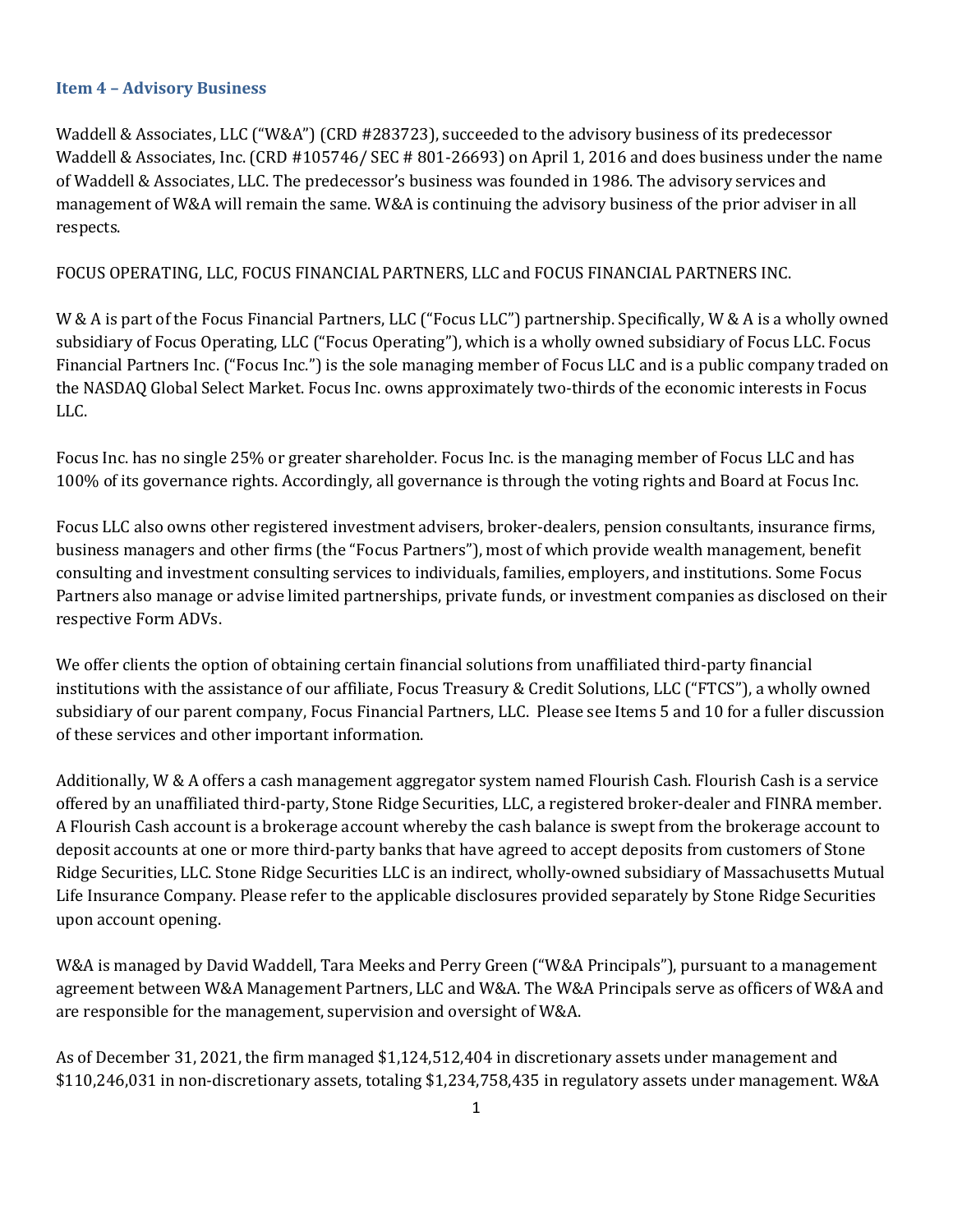provides non-discretionary advice regarding mutual fund selection for \$54,701,243 of assets in self-directed corporate pension and profit sharing plans. W&A structures model portfolios of mutual funds and assists record keepers in making the models available to plan sponsors for use as asset allocation investment solutions within their plan.

W&A offers a robo-advisory service, W&Ai Investments Online ("W&Ai"), which, as of December 31, 2021 had nondiscretionary managed assets as of \$1,924,695.26.

The firm provides wealth management services to individuals as well as corporate and professional pension and profit sharing plans. W&A will typically create a portfolio of mutual funds, ETF's and structured notes, using model portfolios which match the client's investment policy. W&A meets with its clients to determine individual investment objectives, risk tolerances, and appropriate asset mixes. W&A generally selects mutual funds and ETFs for portfolio construction and monitors the performance of these funds, adjusting portfolio positions in response to changing economic and market conditions.

Client portfolios may also include some individual equity and fixed income securities in situations where disposition of these securities would present an overriding tax implication or the client specifically requests they be retained for a personal reason. In most circumstances, these positions will be considered "Unmanaged" and W&A normally will have no obligation to recommend or take any action with regard to these unmanaged securities, unless previously agreed to by both parties. W&A may or may not have discretionary authority over these assets and whether these assets are included in the calculation of the advisory fee is contingent on the predetermined arrangements with that individual client. Unmanaged assets may be managed differently among clients depending on legacy relationships, predetermined agreements with clients, and unexpected life events clients may encounter (e.g., cash needs, large financial purchases, gifted securities, etc.).

W&A may retain third-party managers to invest a portion of a clients' fixed income or equity portfolio. Third-party equity managers are utilized if a client requests equity management outside of W&A's customary models. W&A has the discretion to hire and terminate third-party managers with authority to manage client assets on a discretionary basis. W&A monitors such third-party managers and charges clients an investment management fee on the total client assets under management. In addition, third-party managers will charge a separate and distinct investment management fee for managing such client assets.

For certain clients, W&A may also utilize structured notes, which is a debt obligation that also contains an embedded derivative component that adjust the security's risk/return profile. The return performance of a structured note will track both that of the underlying debt obligation and the derivative embedded within it.

We offer clients the option of obtaining certain financial solutions from unaffiliated third-party financial institutions with the assistance of our affiliate, Focus Client Solutions ("FCS"), a wholly owned subsidiary of our parent company, Focus Financial Partners, LLC. Please see Items 5 and 10 for a fuller discussion of these services and other important information.

We subscribe to a third-party platform, FeeX, in order to facilitate management of held away assets such as defined contribution plan participant accounts, with discretion. The platform allows us to avoid being considered to have custody of Client funds since we do not have direct access to Client log-in credentials to affect trades. We are not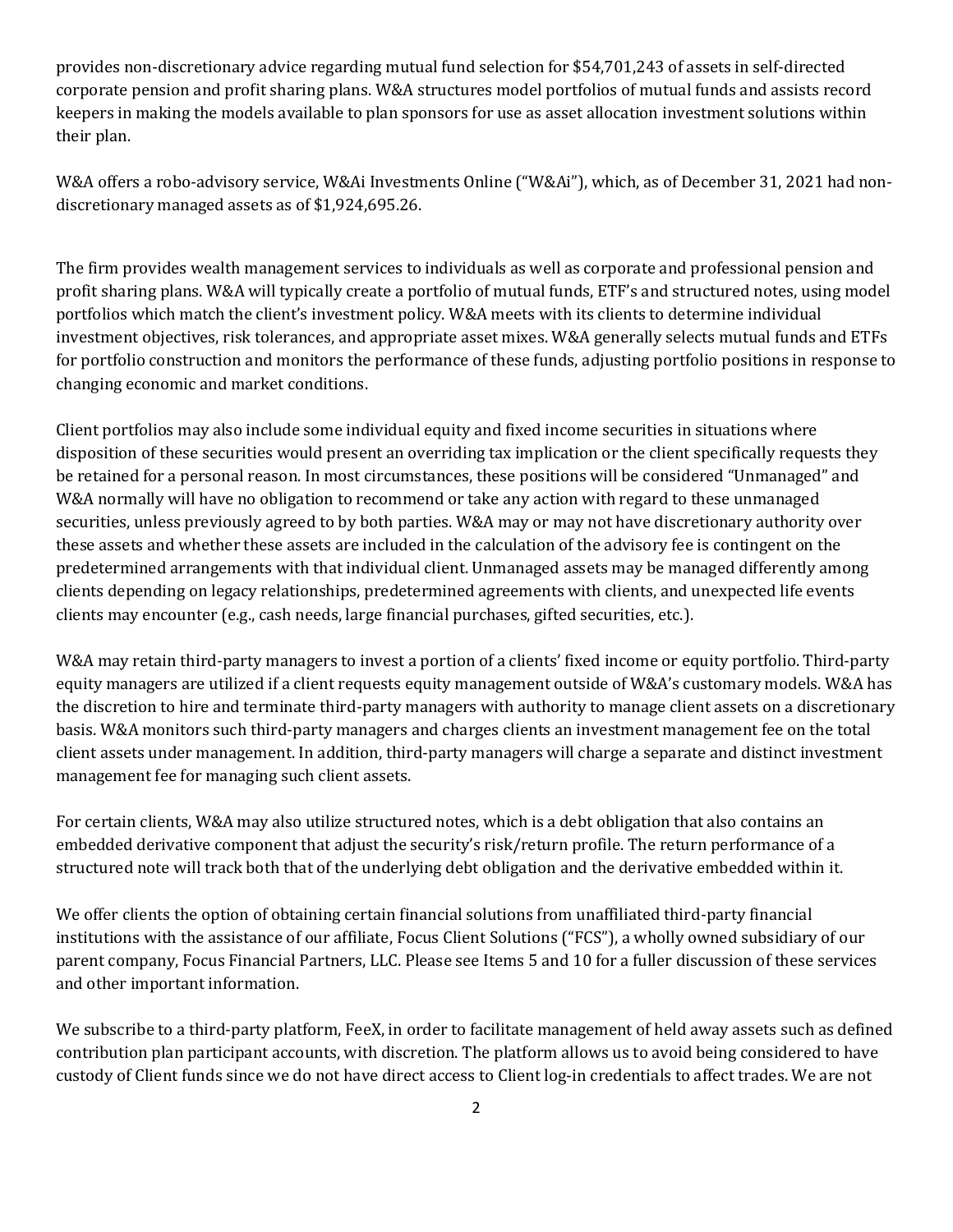affiliated with the platform in any way and receive no compensation from them for using their platform. A link will be provided to the Client allowing them to connect an account(s) to the platform. Once Client account(s) is connected to the platform, Adviser will review the current account allocations. When deemed necessary, Adviser will rebalance the account considering client investment goals and risk tolerance, and any change in allocations will consider current economic and market trends. The goal is to improve account performance over time, minimize loss during difficult markets, and manage internal fees that harm account performance. Client account(s) will be reviewed at least quarterly and allocation changes will be made as deemed necessary

### **W&Ai Investments Online ("WAi")**

W&A may also utilize for certain lower asset balance clients the Schwab Intelligent Portfolios™ ("Program") platform sponsored by Charles Schwab, ("Program Sponsor"). The Program Sponsor is an unaffiliated SEC registered third-party service provider which offers an electronic algorithms platform which ensures client portfolios are aligned with the client's investment objective and risk tolerance via model portfolios. W&A has branded this Program as W&Ai. Under this automated investment advisory program, trading and rebalancing is determined via an algorithm based on model portfolios created by W&A, with cash flows and dividends used to keep the portfolio in balance. Also referred to as "robo-advisory services", the Program Sponsor provides W&A with the technology platform to automate the management of portfolios of ETFs and mutual fund securities, provides sub-advisory services and acts in a discretionary capacity to the client's account. Any clients that use the Program will receive the WAI Program Disclosure Brochure ("Program Disclosure Brochure") from the Program Sponsor which includes a more detailed description and additional information.

### **Employee Benefit Plan Services:**

W&A also provides mutual fund selection for self-directed 401(k) corporate pension and profit sharing plans. W&A structures risk-based models using either index funds or a mix of passive and active funds and also provides a fund line up that may be made up of active or passive funds depending on the plan sponsor's wishes. W&A assists record keepers in making the models available to plan sponsors for use as asset allocation investment solutions within their plan. At the plan's request, W&A will provide recommendations for pooled assets that reflect various investment objectives as additional options for the plan participants. Each model's structure and allocation among the individual components are monitored, changed and rebalanced as necessary. W&A will also meet annually with the plan trustees and provides education to plan participants as needed.

# **Financial Planning Services (Including Stand-Alone Plans):**

As a compliment to its investment advisory services, W&A provides advice in the form of financial planning. In general, the financial plan may address any or all of the following areas of concern:

- PERSONAL: Family records, budgeting, personal liability, estate information and financial goals.
- EDUCATION: Education IRAs, 529 plans and general assistance in preparing to meet dependent's continuing educational needs.
- TAX & CASH FLOW: Income tax, spending analysis and planning for past, current and future years.
- DEATH & DISABILITY: Cash needs at death, income needs of surviving dependents, estate planning and disability income analysis.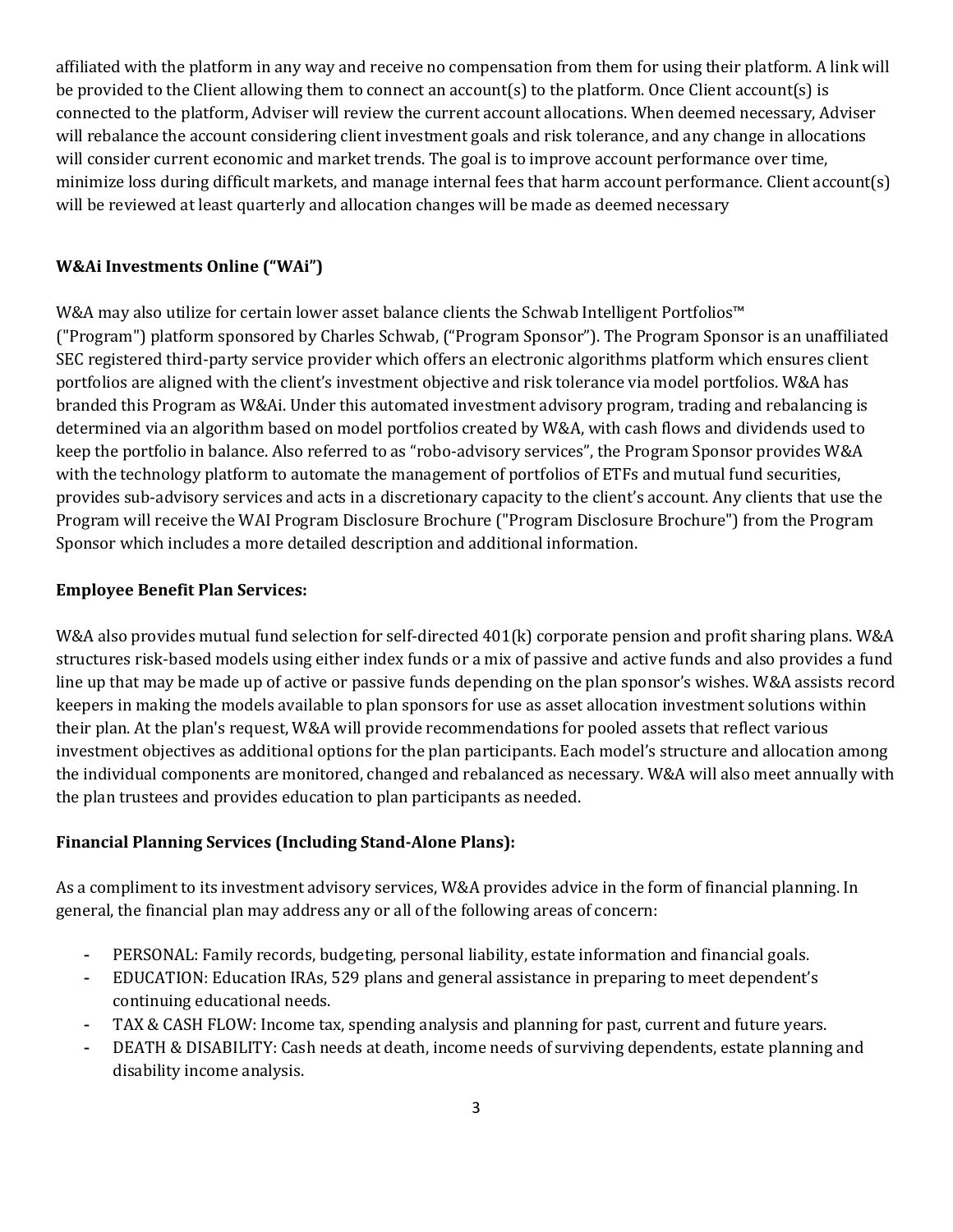- RETIREMENT: Analysis of current strategies and investment plans to help the client achieve his or her retirement goals.
- INVESTMENTS: Analysis of investment alternatives and their effect on a client's portfolio.
- DIVORCE PLANNING: Address financial issues and decisions that face couples in process of divorce.

Information gathered includes a client's current financial status, future goals and attitudes towards risk. Should a client choose to implement the recommendations contained in the plan, W&A suggests the client work closely with his/her attorney, accountant and/or insurance agent. Implementation of financial plan recommendations is entirely at the client's discretion.

Financial planning recommendations are of a generic nature and are not limited to any specific product or service offered by a broker dealer or insurance company.

# **Additional Consulting Services:**

W&A may provide consulting services related to changes in financial situations resulting from a divorce. In accordance with the terms of the written agreement with the client and based on the information provided by the client, W&A will prepare a financial analysis addressing the financial issues resulting from a divorce. Compensation for this consulting service is described below in Item 5.

# **Our Fiduciary Obligation**

As a fiduciary, we have duties of care and of loyalty to you and are subject to obligations imposed on us by the federal and state securities laws. As a result, you have certain rights that you cannot waive or limit by contract. Nothing in our agreement with you should be interpreted as a limitation of our obligations under the federal and state securities laws or as a waiver of any unwaivable rights you possess.

# <span id="page-6-0"></span>**Item 5 – Fees and Compensation**

# *General Information on Fees*

The specific manner in which fees are charged by W&A is established in a client's written agreement with W&A. W&A Clients may authorize W&A to directly debit fees from client accounts or elect to be billed directly for fees on a quarterly basis, in arrears, based on the ending asset values. Management fees shall be prorated for each capital contribution and withdrawal made during the applicable calendar quarter. Accounts initiated or terminated during a calendar quarter will be charged a prorated fee. Upon termination of any account, any prepaid, unearned fees will be promptly refunded, and any earned, unpaid fees will be due and payable.

As a general rule, W&A does not negotiate its annual management fees. Under certain circumstances, the fee schedule is negotiable, but any such customized schedule must be approved by W&A's Chief Executive Officer, Chief Financial Officer or Chief Administrative Officer.

Additionally, under certain circumstances and agreed upon by both parties, W&A may provide initial services to prospective clients that go beyond the standard presentation services routinely provided to prospects. In such a situation, W&A will charge a pre-determined, agreed upon fee which has been fully described and acknowledged by the prospect in an asset management contract.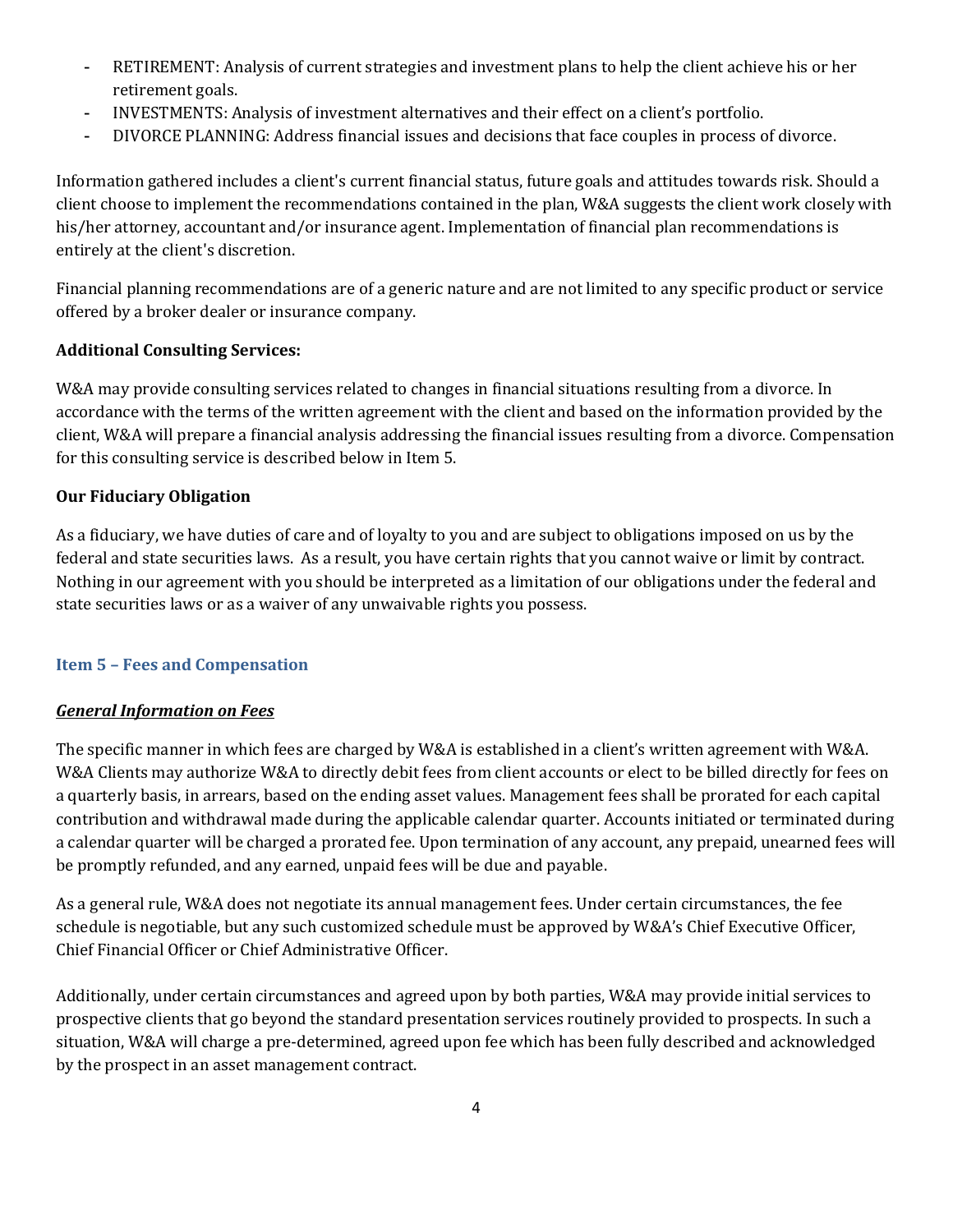We offer clients the option of obtaining certain financial solutions from unaffiliated third-party financial institutions with the assistance of our affiliate, Focus Client Solutions ("FCS"). FCS does not receive any compensation from such third-party institutions from serving our clients. Further information on this conflict of interest is available in Item 10 of this Brochure.

W&A's fees are exclusive of brokerage commissions, transaction fees, and other related costs and expenses which shall be incurred by the client. Clients may incur certain charges imposed by custodians, brokers, third-party investment and other third parties such as fees charged by managers, custodial fees, deferred sales charges, oddlot differentials, transfer taxes, wire transfer and electronic fund fees, and other fees and taxes on brokerage accounts and securities transactions. Mutual funds and exchange traded funds also charge internal management fees, which are disclosed in a fund's prospectus. Such charges, fees and commissions are exclusive of and in addition to W&A's fee, and W&A shall not receive any portion of these commissions, fees, and costs.

Item 12 further describes the factors that W&A considers in selecting or recommending broker-dealers for client transactions and determining the reasonableness of their compensation (*e.g.*, commissions).

# **Advisory Fees Investment Management/Financial Planning Services:**

The annual fee for investment management/financial planning services will be charged as a percentage of total assets under management, according to the schedule below:

| <b>All Equity, Fixed Income, Balanced and Hybrid Portfolios</b> | <u>Fee</u> |
|-----------------------------------------------------------------|------------|
| First \$1,000,000                                               | 1.333%     |
| Second million (\$1,000,001 - \$2,000,000)                      | 0.75%      |
| Next six million (\$2,000,001 - \$8,000,000)                    | 0.60%      |
| Next twelve million (\$8,000,001 - (\$20,000,000)               | 0.50%      |
| All assets above \$20,000,000                                   | 0.20%      |

This fee schedule is inclusive of assets maintained on the FeeX platform.

W&A may impose a minimum fee of \$30- \$100 to cover administrative expenses on client accounts with assets less than \$100,000.

# **Financial Planning**

On a case by case basis, under certain circumstances, W&A may do a stand-alone financial plan for a potential client for a fee or on a subscription basis. For these individual financial planning services, client can either be billed in advance, upon W&A completing the financial planning service, or on a subscription basis at a set amount. Fees are determined on a case by case basis depending on the potential account size and level of planning performed. The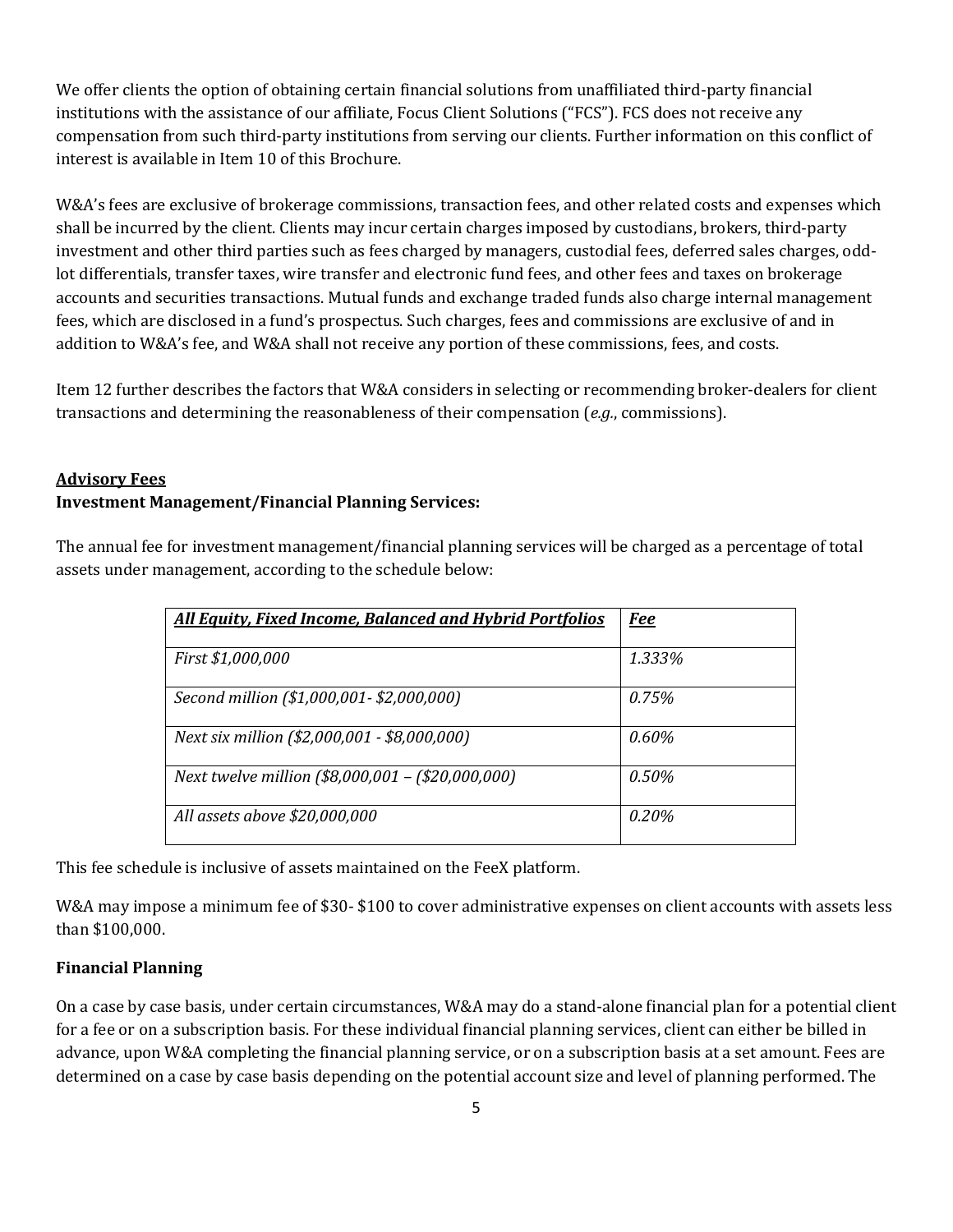minimum fee for stand-alone financial planning will be \$5,000. This minimum fee may be negotiated for smaller financial planning projects. All fees are established and agreed to prior to the start of the planning process.

# **W&Ai**

For clients participating in the software-based Schwab Intelligent Portfolios™ program, also referred to internally as W&Ai, W&A calculates the fee and provides to the Program Sponsor to process all client billing in arrears on a quarterly basis.

W&A calculates performance and instructs the Program Sponsor to deduct the fee directly from the clients' portfolio maintained at the qualified custodian. Clients do not pay fees to the Program Sponsor or brokerage commissions or other fees to Charles Schwab as part of the Program. Charles Schwab does receive other revenues in connection with the Program, as described in the Program Disclosure Brochure. Brokerage arrangements are further described below in Item 12 Brokerage Practices.

The annual fee for investment management services provided through the Schwab Intelligent Portfolios™ Program will be charged as a percentage of assets under management at a fee rate of 1.00%.

# **Employee Benefit Retirement Plan Services:**

Under certain circumstances, W&A provides consulting services to 401(k) pension plans that utilize an employee choice program for its investments. These accounts are not individually managed; rather, W&A reviews the available menu of investment choices offered by the custodian and makes recommendations to the plan trustees as to appropriate choices that could be offered to the participants. W&A will recommend investment options to achieve the plan's objectives, provide participant education meetings, and monitor the performance of the plan's investment vehicles. W&A structures model portfolios of mutual funds and assists in making the models available to plan sponsors for use as asset allocation investment solutions within their plans. The model portfolios are designed to meet the needs of plan participants whose risk tolerance and investment objectives range from conservative to aggressive. Each model's structure and allocation among the individual components are monitored, changed and rebalanced as necessary. W&A will also recommend changes in the plan's investment vehicles as may be appropriate from time to time. W&A generally will review the plan's investment vehicles as necessary.

W&A charges a fee ranging from (.10% to 1.333% of plan assets annually, depending upon plan size) for these services. These fees are billed by the plan administrator or by W&A and payable quarterly, in arrears, based on ending asset values. However, since fees are generally assessed and paid through the plan to the plan administrator and then sent to W&A, valuation and payment dates vary depending upon the plan administrator's accounting procedures. If the administrator utilizes a "pay in advance" method and forwards such prepaid fees to W&A, the pension plan is eligible to receive a refund (upon written request) of any such prepaid fees on a pro rata basis should client terminate W&A's services during the prepaid period. W&A at no time will receive more than one quarter's fees prepaid in advance.

# **Additional Consulting Services**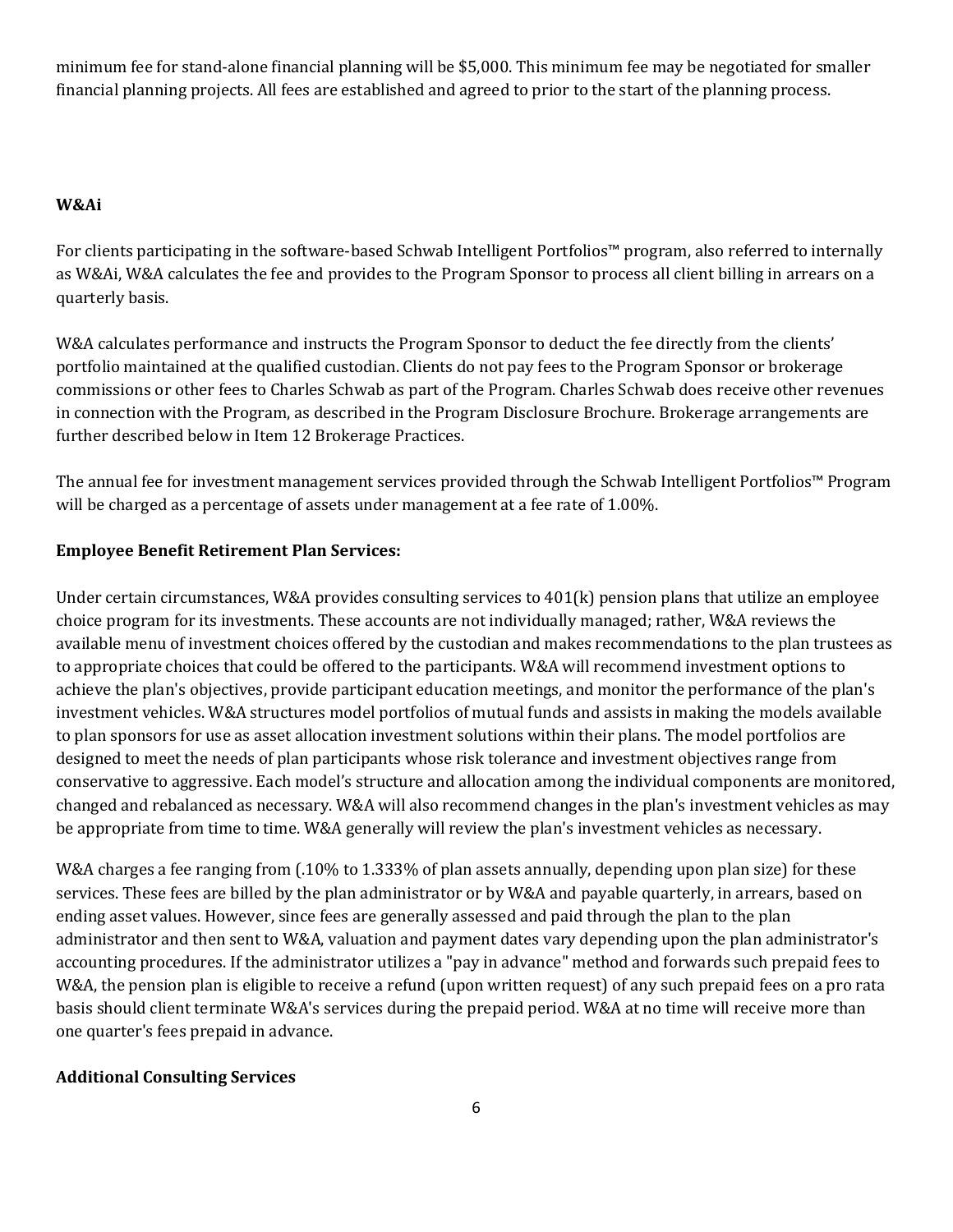W&A charges either a fixed rate or an hourly rate, plus reasonable out-of-pocket expenses, for divorce consulting services as outlined in Item 4 above. As agreed upon in advance and disclosed in the agreement, estimated hours will be determined in advance and billed as either a fixed fee or at a rate ranging from \$160-\$300 per hour. Fees will be billed as the engagement progresses and will be due upon receipt of the invoice. Clients may be required to provide a retainer to begin services.

### **Additional Information Regarding Fees**

Clients whose accounts predate this document are subject to fee arrangements which may differ from the above schedule. The specific manner in which fees are charged by W&A is established in a client's written agreement with W&A. Generally, W&A will take into account any cash balance in its calculation of quarterly advisory fees. In certain circumstances, W&A has agreed not to bill on cash balances, however this is on a case by case basis.

On occasion, certain W&A clients may request to be invested in the Conductor Global Fund Mutual Fund series managed by IronHorse Capital Management. This creates a potential conflict of interest due to David Waddell's ownership in IronHorse Holdings, LLC, the holdings company of IronHorse Capital Management, LLC. If Conductor Global Equity Value I ("RAILX"), Conductor Global Equity Value A ("RAALX"), Conductor Global Equity Value Fund Class Y ("RAYLX") and Conductor Global Equity Value C ("RACLX") is deemed a suitable investment for such W&A clients, the clients will incur separate fees for the assets they invest in RAILX, but they will not be billed additional management fees by W&A on such assets. In contrast, a limited number of W&A clients who had previously invested in RAILX, RAALX and RACLX will be billed additional management fees by W&A on their initial and subsequent investments in RAILX.

We offer clients the option of obtaining certain financial solutions from unaffiliated third-party financial institutions with the assistance of our affiliate, Focus Treasury & Credit Solutions, LLC ("FTCS"). FTCS is compensated by sharing in the revenue earned by such third-party institutions for serving our clients. For nonmortgage loans, FTCS will receive up to 0.50% annually of outstanding loan balances. For mortgage loans, FTCS will receive a one-time payment of up to 1.00% of the mortgage loan amount, up to 0.50% annually of outstanding loan balances, or a combination of the two. FTCS's earned revenue is indirectly paid by our clients through an increased interest rate charged by the financial institutions or, for cash balances, a lowered yield. The amount of revenue earned by FTCS for these financial solutions will vary over time in response to market conditions, including the interest rate environment, and other factors such as the volume and timing of loan closings. The amount of revenue earned by FTCS for a particular financial solution will also differ from the amount of revenue earned by FTCS for other types of financial solutions. Further information on this conflict of interest is available in Item 10 of this Brochure.

#### <span id="page-9-0"></span>**Item 6 – Performance-Based Fees and Side-By-Side Management**

W&A does not charge any performance-based fees (fees based on a share of capital gains on or capital appreciation of the assets of a client).

# <span id="page-9-1"></span>**Item 7 – Types of Clients**

W&A provides portfolio management services to individuals, high net worth individuals, corporate pension and profit-sharing plans, charitable institutions, foundations, endowments, and other U.S. corporations.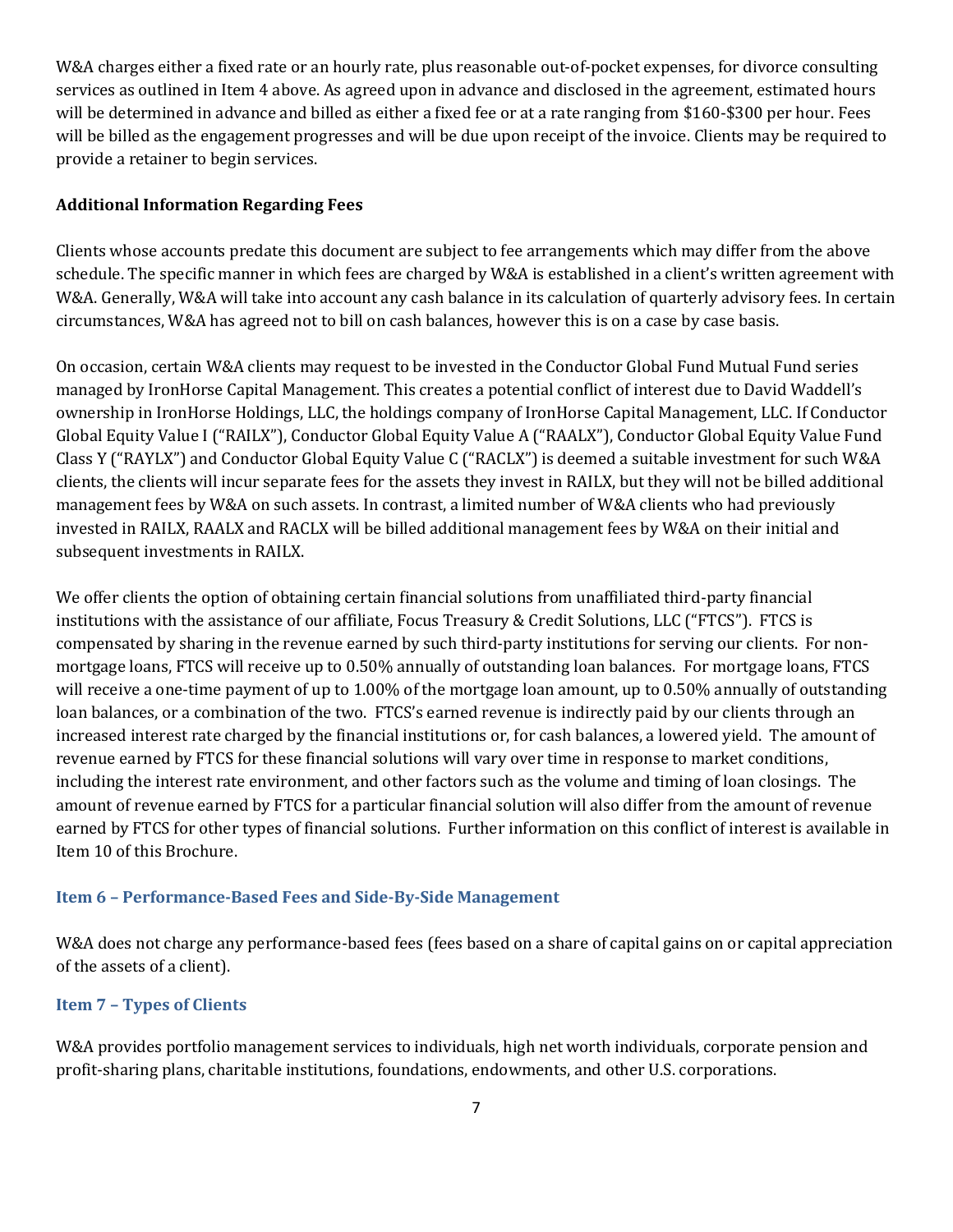W&A imposes a \$500,000 minimum for relationships under management, except for clients on the W&Ai platform whose minimum is \$5,000. This minimum may be reduced by W&A if an account is deemed to be part of a larger group of accounts under W&A management and these accounts have satisfied the \$500,000 minimum, if the client was introduced to W&A when our account minimum was lower, or other approved circumstances. Exception to these minimums may be granted by one of W&A's partners.

#### <span id="page-10-0"></span>**Item 8 – Methods of Analysis, Investment Strategies and Risk of Loss**

In the implementation of investment plans, W&A primarily uses mutual funds and ETF's and as appropriate, portfolios of fixed income securities, separately managed accounts, and structured notes. Clients may hold or retain other types of assets as well, and W&A may offer advice regarding those various assets as part of its services.

W&A's investment philosophy is not constrained by capitalization size or domicile. Based on a variety of research methods, W&A develops a global, macro-economic view of the investing landscape. W&A then conducts extensive searches for relevant fund managers or securities to coincide with our macroeconomic views. Some managers use an active approach by combining fundamental, technical, bottom-up and top-down analysis to make their buy and sell decisions. Other managers use a more passive approach by adhering to a target benchmark or applying a rulesbased strategy based on research that seeks to earn a long-term risk premium.

When analyzing managers, W&A focuses on a variety of factors, including but not limited to the following: manager tenure, performance track record, peer group representation, investing philosophy, portfolio composition, beta, rsquared, upside/downside capture, current conditions, future outlook, etc.

### **Risk of Loss**

#### *Market Risks*

Investing involves risk, including the potential loss of principal, and all investors should be guided accordingly. The profitability of a significant portion of W&A's recommendations and/or investment decisions depends to a great extent upon correctly assessing the future course of price movements of stocks, bonds and other asset classes. There can be no assurance that W&A will be able to predict those price movements accurately or capitalize on any suchassumptions.

#### *Mutual Funds and ETFs*

An investment in a mutual fund or ETF involves risk, including the loss of principal. Mutual fund and ETF shareholders are necessarily subject to the risks stemming from the individual issuers of the fund's underlying portfolio securities. Such shareholders are also liable for taxes on any fund-level capitalgains, as mutual funds and ETFs are required by law to distribute capital gains in the event they sell securities for a profit that cannot be offset by a correspondingloss.

Shares of mutual funds are generally distributed and redeemed on an ongoing basis by the fund itself or a broker acting on its behalf. The trading price at which a share is transacted is equal to a funds stated daily per share net asset value ("NAV"), plus any shareholders fees (*e.g*., sales loads, purchase fees, redemption fees). The NAV per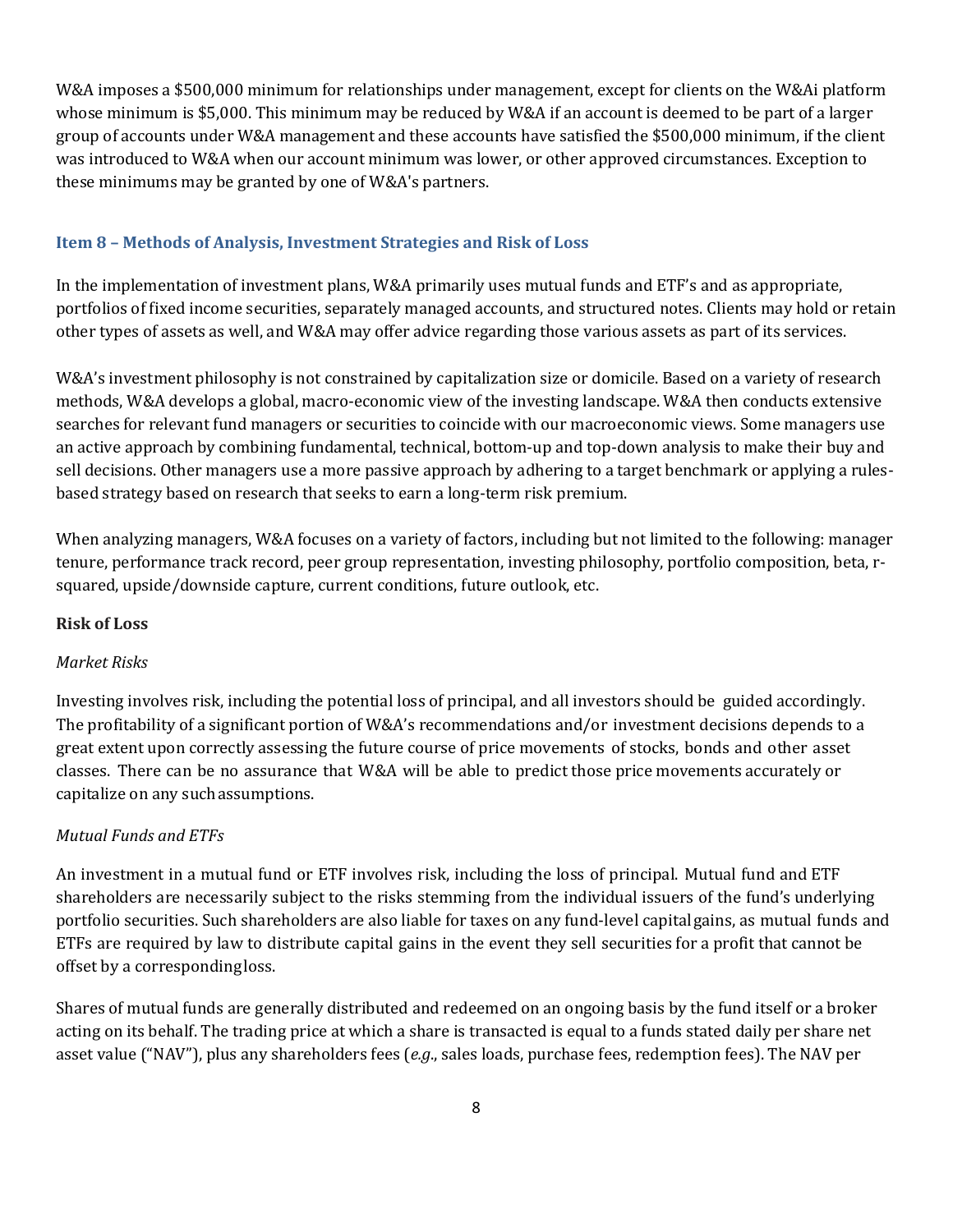share is computed once per day based on the closing [market prices](http://www.investopedia.com/terms/m/market-price.asp) of the securities in the fund's portfolio. Every buy and sell order fo[r mutual funds](http://www.investopedia.com/video/play/introduction-mutual-funds/) are processed at the NAV on the respective trade date.

An ETF, or exchange traded fund, is a [marketable security](http://www.investopedia.com/terms/m/marketablesecurities.asp) that tracks an index, [a commodity,](http://www.investopedia.com/terms/c/commodity.asp) [bonds,](http://www.investopedia.com/terms/b/bond.asp) or a basket of assets like a[n index fund.](http://www.investopedia.com/terms/i/indexfund.asp) Unlike [mutual funds,](http://www.investopedia.com/terms/m/mutualfund.asp) an ETF trades like a [common stock](http://www.investopedia.com/terms/c/commonstock.asp) on a stock exchange. ETFs experience price changes throughout the day as they are bought and sold. ETFs typically have higher dail[y liquidity](http://www.investopedia.com/terms/l/liquidity.asp) and lower fees than mutual funds. Because it trades like a stock, an ETF does not have its [net asset value](http://www.investopedia.com/terms/n/nav.asp) (NAV) calculated once at the end of every day like a mutual fund does.

There is also no guarantee that an active secondary market for such shares will develop or continue to exist. Generally, an ETF only redeems shares when aggregated as creation units (usually 20,000 shares or more). Therefore, if a liquid secondary market ceases to exist for shares of a particular ETF, a shareholder may have no way to dispose of such shares.

#### *Risks Associated with Structured Notes*

Complexity. Structured notes are complex financial instruments. Clients should understand the reference asset(s) or index(es) and determine how the note's payoff structure incorporates such reference asset(s) or index(es) in calculating the note's performance. This payoff calculation includes leverage multiplied on the performance of the reference asset or index, protection from losses should the reference asset or index produce negative returns, and fees. Structured notes usually have complicated payoff structures that can make it difficult for clients to accurately assess their value, risk and potential for growth through the term of the structured note. Determining the performance of each note can be complex and this calculation can vary significantly from note to note depending on the structure. Notes can be structured in a wide variety of ways. Payoff structures can be leveraged, inverse, or inverse-leveraged, which may result in larger returns or losses. Clients should carefully read the prospectus for a structured note to fully understand how the payoff on a note will be calculated and discuss these issues with us.

Market risk. Some structured notes provide for the repayment of principal at maturity, which is often referred to as "principal protection." This principal protection is subject to the credit risk of the issuing financial institution. Many structured notes do not offer this feature. *For structured notes that do not offer principal protection, the performance of the linked asset or index may cause clients to lose some, or all, of their principal.* Depending on the nature of the linked asset or index, the market risk of the structured note may include changes in equity or commodity prices, changes in interest rates or foreign exchange rates, or market volatility.

Issuance price and note value. The price of a structured note at issuance will likely be higher than the fair value of the structured note on the date of issuance. Issuers now disclose an estimated value of the structured note on the cover page of the offering prospectus, allowing investors to gauge the difference between the issuer's estimated value of the note and the issuance price. The estimated value of the notes is likely lower than the issuance price of the note to investors because issuers include the costs for selling, structuring or hedging the exposure on the note in the initial price of their notes. After issuance, structured notes cannot be re-sold on a daily basis and thus will be difficult to value given their complexity.

Liquidity. The ability to trade or sell structured notes in a secondary market is often very limited as structured notes (other than exchange-traded notes known as ETNs) are not listed for trading on security exchanges. As a result, the only potential buyer for a structured note may be the issuing financial institution's broker-dealer affiliate or the broker-dealer distributor of the structured note. In addition, issuers often specifically disclaim their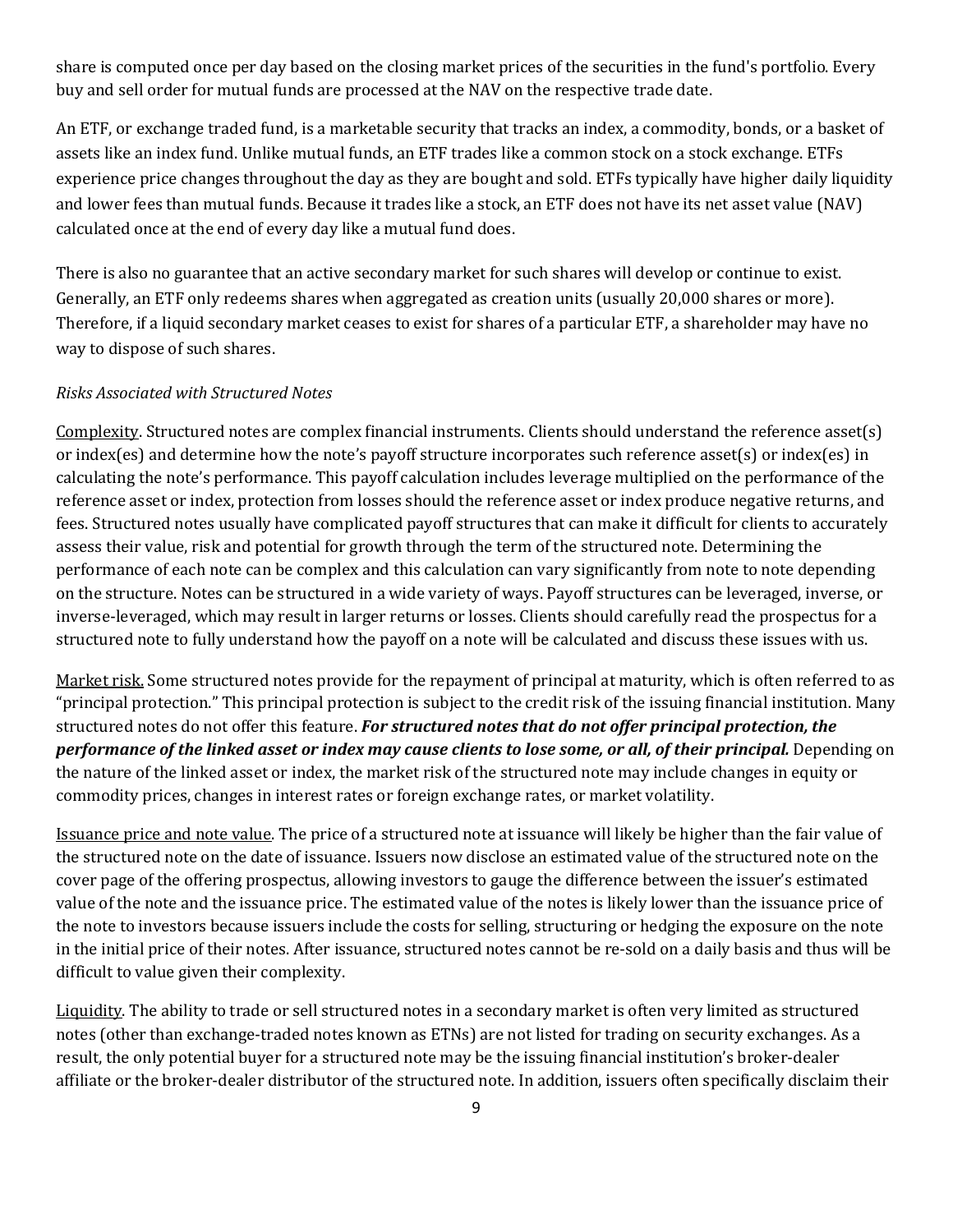intention to repurchase or make markets in the notes they issue. Clients should, therefore, be prepared to hold a structured note to its maturity date, or risk selling the note at a discount to its value at the time of sale.

Credit risk. Structured notes are unsecured debt obligations of the issuer, meaning that the issuer is obligated to make payments on the notes as promised. These promises, including any principal protection, are only as good as the financial health of the structured note issuer. If the structured note issuer defaults on these obligations, investors could lose some, or all, of the principal amount they invested in the structured notes as well as any other payments that would be due on the structured notes.

Call risk. Some structured notes have "call provisions" that allow the issuer, at its sole discretion, to redeem the note before it matures at a price that can be above, below or equal to the face value of the structured note. If the issuer "calls" the structured note, clients may not be able to reinvest their money at the same rate of return provided by the structured note that the issuer redeemed.

Tax considerations. The tax treatment of structured notes is complicated and in some cases uncertain. Before purchasing any structured note, clients should consult with a tax advisor. Clients also should read the applicable tax risk disclosures in the prospectuses and other offering documents of any structured note they are considering purchasing.

#### *Use of Independent Managers*

As stated above, W&A can select certain Independent Managers to manage a portion of its clients' assets. In these situations, W&A continues to conduct ongoing due diligence of such managers, but such recommendations rely to a great extent on the Independent Managers' ability to successfully implement their investment strategies. In addition, W&A generally does not have the ability to supervise the Independent Managers on a day-to-day basis.

#### *Use of Private Collective Investment Vehicles*

W&A may recommend that certain clients invest in privately placed collective investment vehicles (*e.g*., hedge funds, private equity funds, etc.). The managers of these vehicles have broad discretion in selecting the investments. There are few limitations on the types of securities or other financial instruments which may be traded and no requirement to diversify. Hedge funds can trade on margin or otherwise leverage positions, thereby potentially increasing the risk to the vehicle. In addition, because the vehicles are not registered as investment companies, there is an absence of regulation. There are numerous other risks in investing in these securities. Clients should consult each fund's private placement memorandum and/or other documents explaining such risks prior to investing.

#### *Master Limited Partnerships(MLPs)*

Master Limited Partnerships ("MLPs") are collective investment vehicles, the partnership interests of which are publicly traded on national securities exchanges. MLPs invest primarily in companies within the energy sector that engage in qualifying lines of business, such as natural resource production and mineral refinement. MLPs are therefore subject to the underlying volatility of the energy industry and will be adversely affected by changes to supply and demand, regional instability, currency spreads, inflation and interest rate fluctuations, among other such factors. In addition, MLPs operate as pass- through tax entities, meaning that investors are liable for their pro rata share of the partnership taxes, regardless of the types of accounts where the interests are held.

#### *Exchange-Traded Notes(ETNs)*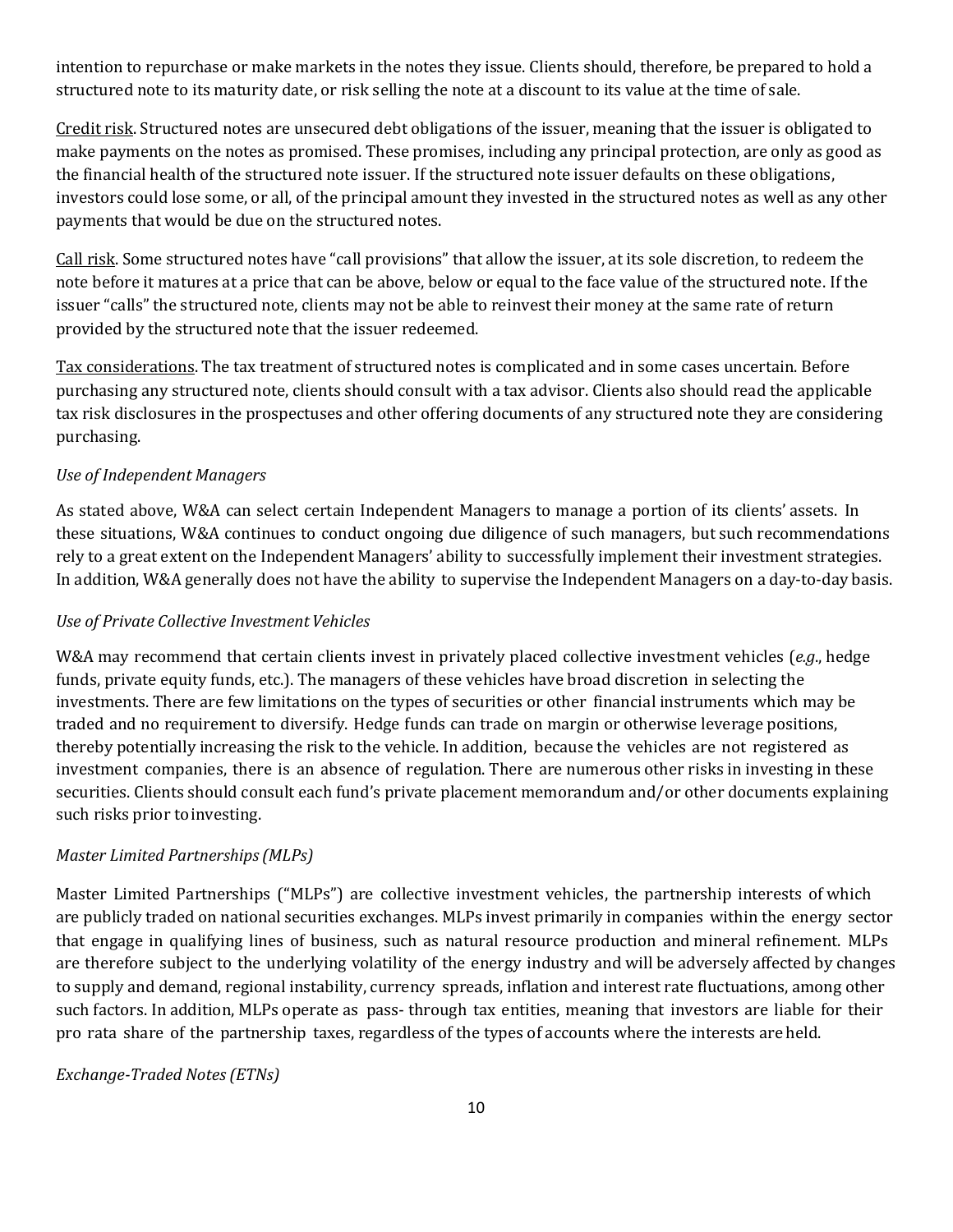W&A may well recommend an investment in, or allocate assets among, various exchange-traded notes ("ETNs"). ETNs are unsecured debt securities which are listed on securities exchanges and transacted at negotiated prices in the secondary market. ETNs are designed to track the performance of a corresponding benchmark. An ETN is essentially a contract between an issuer and the ETN holder, whereby the issuer, upon maturity, agrees to pay an amount relative to the returns of the underlying benchmark. In addition to the risks associated with the specific benchmark, ETN holders are also subject to various counterparty concerns. In this respect, the value of an ETN may be adversely impacted by a downgrade to the issuer's credit rating and/or an unwillingness or inability of the issuer to perform its contractual obligations.

#### *Management through Similarly Managed "Model" Accounts*

W&A manages certain accounts through the use of similarly managed "model" portfolios, where by the Firm allocates all or a portion of its clients' assets among various mutual funds and/or securities on a discretionary basis using one or more of its proprietary investment strategies. In managing assets through the use of models, the Firm remains in compliance with the safe harbor provisions of Rule 3a-4 of the Investment Company Act of 1940.

The strategy used to manage a model portfolio could involve an above average portfolio turnover that could negatively impact clients' net after tax gains. While the Firm seeks to ensure that clients' assets are managed in a manner consistent with their individual financial situations and investment objectives, securities transactions effected pursuant to a model investment strategy are usually done without regard to a client's individual tax ramifications. Clients should contact the Firm if they experience a change intheir financial situation or if they want to impose reasonable restrictions on the management of theiraccounts.

#### *Cybersecurity*

The computer systems, networks and devices used by W&A and service providers to us and our clients to carry out routine business operations employ a variety of protections designed to prevent damage or interruption from computer viruses, network failures, computer and telecommunication failures, infiltration by unauthorized persons and security breaches. Despite the various protections utilized, systems, networks, or devices potentially can be breached. A client could be negatively impacted as a result of a cybersecurity breach.

Cybersecurity breaches can include unauthorized access to systems, networks, or devices; infection from computer viruses or other malicious software code; and attacks that shut down, disable, slow, or otherwise disrupt operations, business processes, or website access or functionality. Cybersecurity breaches may cause disruptions and impact business operations, potentially resulting in financial losses to a client; impediments to trading; the inability by us and other service providers to transact business; violations of applicable privacy and other laws; regulatory fines, penalties, reputational damage, reimbursement or other compensation costs, or additional compliance costs; as well as the inadvertent release of confidential information.

Similar adverse consequences could result from cybersecurity breaches affecting issuers of securities in which a client invests; governmental and other regulatory authorities; exchange and other financial market operators, banks, brokers, dealers, and other financial institutions; and other parties. In addition, substantial costs may be incurred by these entities in order to prevent any cybersecurity breaches in the future.

*COVID*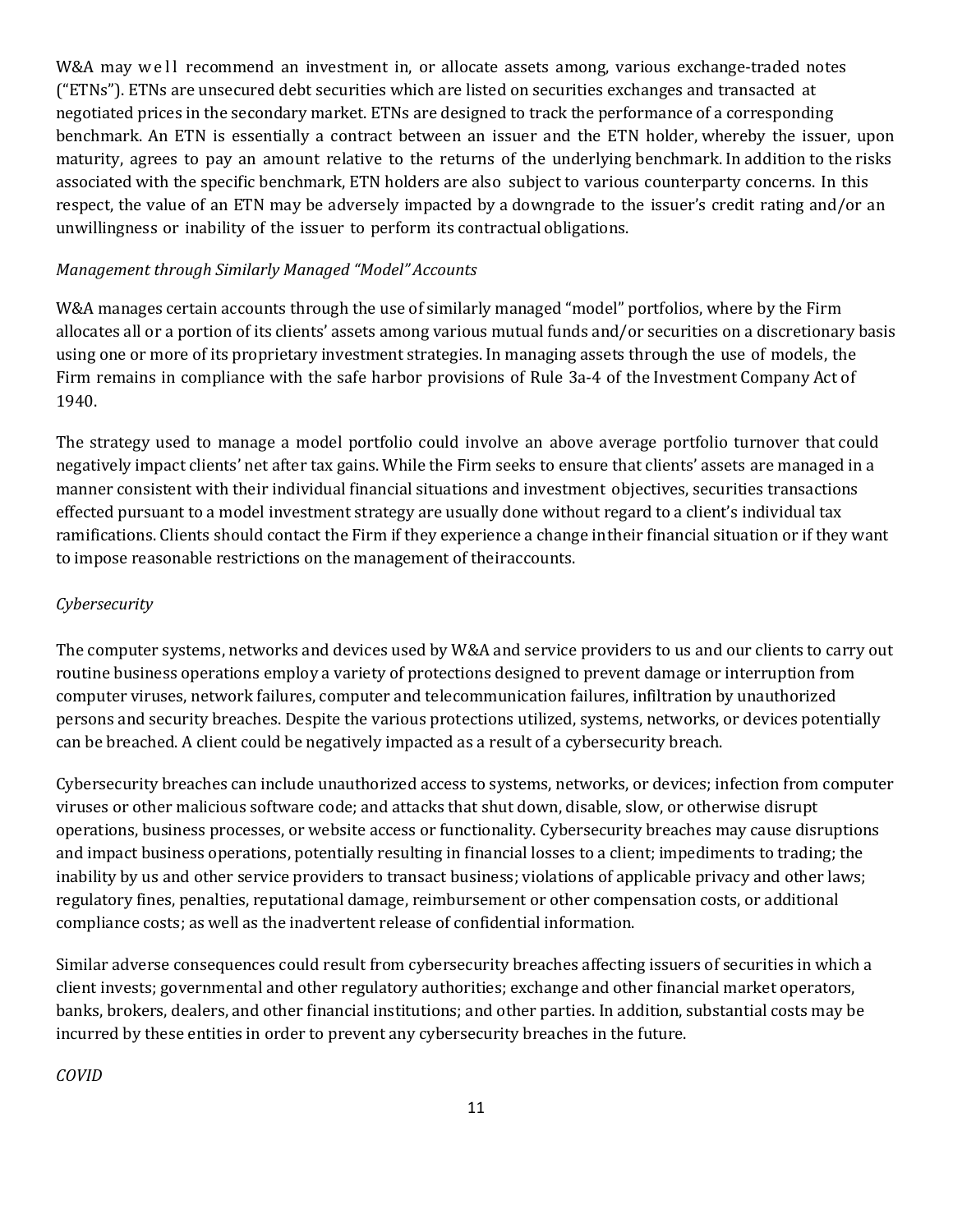The transmission of COVID and efforts to contain its spread have resulted in border closings and other travel restrictions and disruptions, market volatility, disruptions to business operations, supply chains and customer activity and quarantines. With widespread availability of vaccines, the U.S. Centers for Disease Control and Prevention has revised its guidance, travel restrictions have started to lift, and businesses have reopened. However, the COVID pandemic continues to evolve and the extent to which our investment strategies will be impacted will depend on various factors beyond our control, including the extent and duration of the impact on economies around the world and on the global securities and commodities markets. Volatility in the U.S. and global financial markets caused by the COVID pandemic may continue and could impact our firm's investment strategies.

Although currently there has been no significant impact, the COVID outbreak, and future pandemics, could negatively affect vendors on which our firm and clients rely and could disrupt the ability of such vendors to perform essential tasks.

#### <span id="page-14-0"></span>**Item 9 – Disciplinary Information**

Registered investment advisers are required to disclose all material facts regarding any legal or disciplinary events that would be material to your evaluation of W&A or the integrity of W&A's management. W&A has no information applicable to this Item.

#### <span id="page-14-1"></span>**Item 10 – Other Financial Industry Activities and Affiliations**

W&A does not believe the Focus Partnership presents a conflict of interest with our clients. W&A has no business relationship with other Focus Partners that is material to its advisory business or to its clients.

#### Focus Treasury & Credit Solutions

We offer clients the option of obtaining certain financial solutions from unaffiliated third-party financial institutions with the assistance of our affiliate, Focus Treasury & Credit Solutions, LLC ("FTCS"), a wholly owned subsidiary of our parent company, Focus Financial Partners, LLC. These third-party financial institutions are banks and non-banks (the "Network Institutions") that offer credit and cash management solutions to our clients. Certain other unaffiliated third parties provide administrative and settlement services to facilitate FTCS's cash management solutions. FTCS acts as an intermediary to facilitate our clients' access to these credit and cash management solutions.

FTCS receives a portion of the revenue earned by the Network Institutions for providing services to our clients. For non-mortgage loans, FTCS will receive up to 0.50% annually of outstanding loan balances. For mortgage loans, FTCS will receive a one-time payment of up to 1.00% of the mortgage loan amount, up to 0.50% annually of outstanding loan balances, or a combination of the two. FTCS's earned revenue is indirectly paid by our clients through an increased interest rate charged by the Network Institutions for credit solutions or reduced yield paid by the Network Institutions for cash management solutions. For clients of certain affiliates of Focus Financial Partners, LLC, FTCS has agreed to waive the earned revenue that it receives, which results in a lower interest rate on lending solutions or a higher yield on cash management solutions for those clients. The amount of revenue earned by FTCS for these financial solutions will vary over time in response to market conditions, including the interest rate environment, and other factors such as the volume and timing of loan closings. The amount of revenue earned by FTCS for a particular financial solution will also differ from the amount of revenue earned by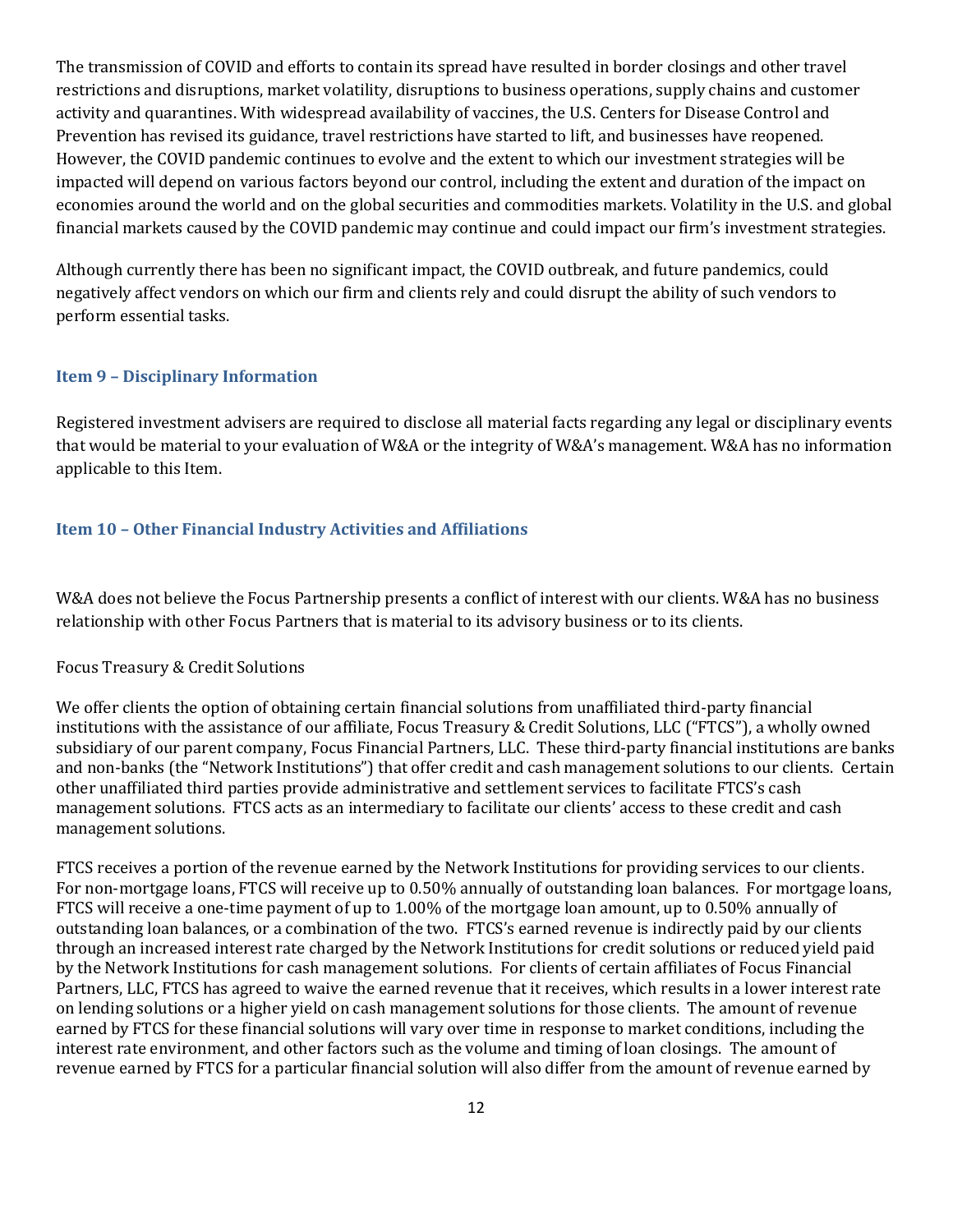FTCS for other types of financial solutions. Such fees are also revenue for our common parent company, Focus Financial Partners, LLC. Accordingly, we have a conflict of interest when recommending FTCS's services to clients because of the compensation to our affiliates, FTCS and Focus. We mitigate this conflict by: (1) fully and fairly disclosing the material facts concerning the above arrangements to our clients, including in this Brochure; and (2) offering FTCS solutions to clients on a strictly nondiscretionary and fully disclosed basis, and not as part of any discretionary investment services. Additionally, we note that clients who use FTCS's services will receive productspecific disclosure from the Network Institutions and other unaffiliated third-party intermediaries that provide services to our clients.

We have an additional conflict of interest when we recommend FTCS to provide credit solutions to our clients because our interest in continuing to receive investment advisory fees from client accounts gives us a financial incentive to recommend that clients borrow money rather than liquidating some or all of the assets we manage.

#### Credit Solutions from FTCS

For FTCS credit solutions, the interest rate of the loan is ultimately determined by the lender, although in some circumstances FTCS may have the ability to influence the lender to lower the interest rate of the loan. As noted above, FTCS's earned revenue is indirectly paid by you through an increased interest rate charged by the lender. The final rate may be higher or lower than the prevailing market rate. We can offer no assurances that the rates offered to you by the lender are the lowest possible rates available in the marketplace.

Clients retain the right to pledge assets in accounts generally, subject to any restrictions imposed by clients' custodians. While the FTCS program facilitates secured loans through Network Institutions, clients are free instead to work directly with institutions outside the FTCS program. Because of the limited number of participating Network Institutions, clients may be limited in their ability to obtain as favorable loan terms as if the client were to work directly with other banks to negotiate loan terms or obtain other financial arrangements.

Clients should also understand that pledging assets in an account to secure a loan involves additional risk and restrictions. A Network Institution has the authority to liquidate all or part of the pledged securities at any time, without prior notice to clients and without their consent, to maintain required collateral levels. The Network Institution also has the right to call client loans and require repayment within a short period of time; if the client cannot repay the loan within the specified time period, the Network Institution will have the right to force the sale of pledged assets to repay those loans. Selling assets to maintain collateral levels or calling loans may result in asset sales and realized losses in a declining market, leading to the permanent loss of capital. These sales also may have adverse tax consequences. Interest payments and any other loan-related fees are borne by clients and are in addition to the advisory fees that clients pay us for managing assets, including assets that are pledged as collateral. The returns on pledged assets may be less than the account fees and interest paid by the account. Clients should consider carefully and skeptically any recommendation to pursue a more aggressive investment strategy in order to support the cost of borrowing, particularly the risks and costs of any such strategy. More generally, before borrowing funds, a client should carefully review the loan agreement, loan application, and other forms and determine that the loan is consistent with the client's long-term financial goals and presents risks consistent with the client's financial circumstances and risk tolerance.

#### Cash Management Solutions from FTCS

For FTCS cash management solutions, as stated above, certain third-party intermediaries provide administrative and settlement services in connection with the program. Those intermediaries each charge a fixed basis point fee on total deposits in the program. Before any interest is paid into client accounts, the Network Institutions and certain unaffiliated third-party service providers take their fees out, and the net interest is then credited to clients' accounts. The fees debited by the Network Institutions include FTCS's earned revenue. Engaging FTCS, the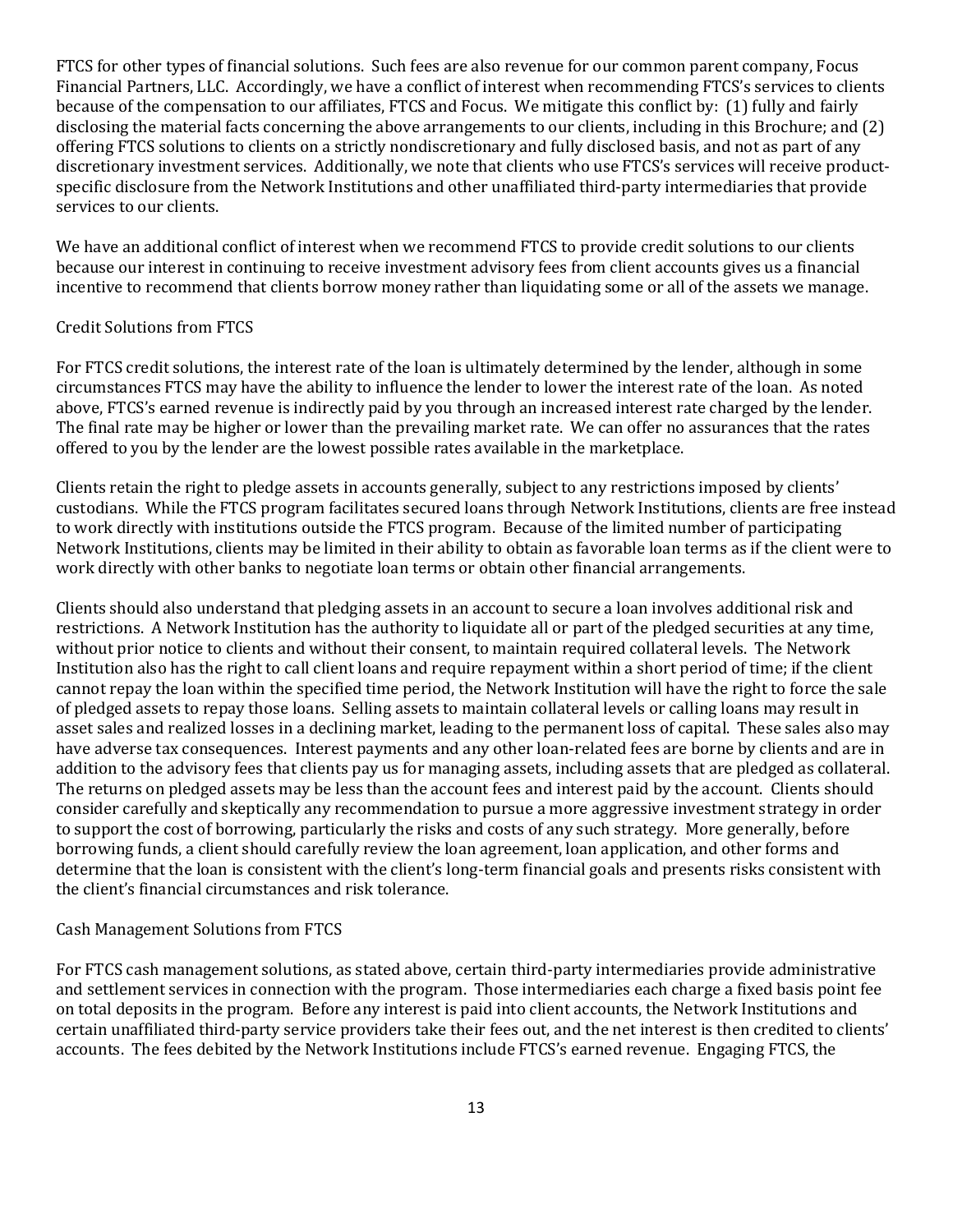Network Institutions, and these other intermediaries to provide cash management solutions does not alter the manner in which we treat cash for billing purposes.

Clients should understand that in rare circumstances, depending on interest rates and other economic and market factors, the yields on cash management solutions could be lower than the aggregate fees and expenses charged by the Network Institutions, the intermediaries referenced above, and us. Consequently, in these rare circumstances, a client could experience a negative overall investment return with respect to those cash investments. Nonetheless, it might still be reasonable for a client to participate in the FTCS cash management program if the client prefers to hold cash at the Network Institutions rather than at other financial institutions (e.g., to take advantage of FDIC insurance).

#### <span id="page-16-0"></span>**Item 11 – Code of Ethics, Participation in Client Transactions and Personal Trading**

W&A has adopted a Code of Ethics for all supervised persons of the firm describing its high standard of business conduct, and fiduciary duty to its clients. The Code of Ethics includes provisions relating to the confidentiality of client information, a prohibition on insider trading, a prohibition of rumor mongering, restrictions on the acceptance of significant gifts and the reporting of certain gifts and business entertainment items, and personal securities trading procedures, among other things. All supervised persons at W&A must acknowledge the terms of the Code of Ethics annually, or as amended.

W&A invests its clients' assets primarily in no load or load-waived mutual funds and ETF's consistent with investment objectives. W&A's employee pension and profit sharing plans are invested using the same strategies employed for our wealth management clients. W&A strongly feels that this participation is validation of its commitment to its clients' best interests as investment decisions made by W&A affects both client and employee. While there is always the possibility of a conflict of interest in these circumstances, W&A feels that the use of diversified mutual funds and ETF's mitigates the conflict greatly. Additionally, W&A employees may also have personal accounts where they effect trades for their own benefit. W&A's employees and persons associated with W&A are required to follow W&A's Code of Ethics. Subject to satisfying this policy and applicable laws, officers, directors and employees of W&A and its affiliates may trade for their own accounts in securities which are recommended to and/or purchased for W&A's clients.

The Code of Ethics is designed to assure that the personal securities transactions, activities and interests of the employees of W&A will not interfere with (i) making decisions in the best interest of advisory clients and (ii) implementing such decisions while, at the same time, allowing employees to invest for their own accounts. Under the Code certain classes of securities have been designated as exempt transactions, based upon a determination that these would materially not interfere with the best interest of W&A's clients. Nonetheless, because the Code of Ethics in some circumstances would permit employees to invest in the same securities as clients, there is a possibility that employees might benefit from market activity by a client in a security held by an employee. Employee trading is continually monitored under the Code of Ethics to reasonably prevent conflicts of interest between W&A and its clients. In the event of a material conflict of interest, employees and principals must refrain from purchasing or selling securities that are being actively traded for clients.

W&A's clients or prospective clients may request a copy of the firm's Code of Ethics by contacting W&A at 901- 767-9187 or 1-800-527-7263.

Certain affiliated accounts may trade in the same securities with client accounts on an aggregated basis when consistent with W&A's obligation of best execution. In such circumstances, the affiliated and client accounts will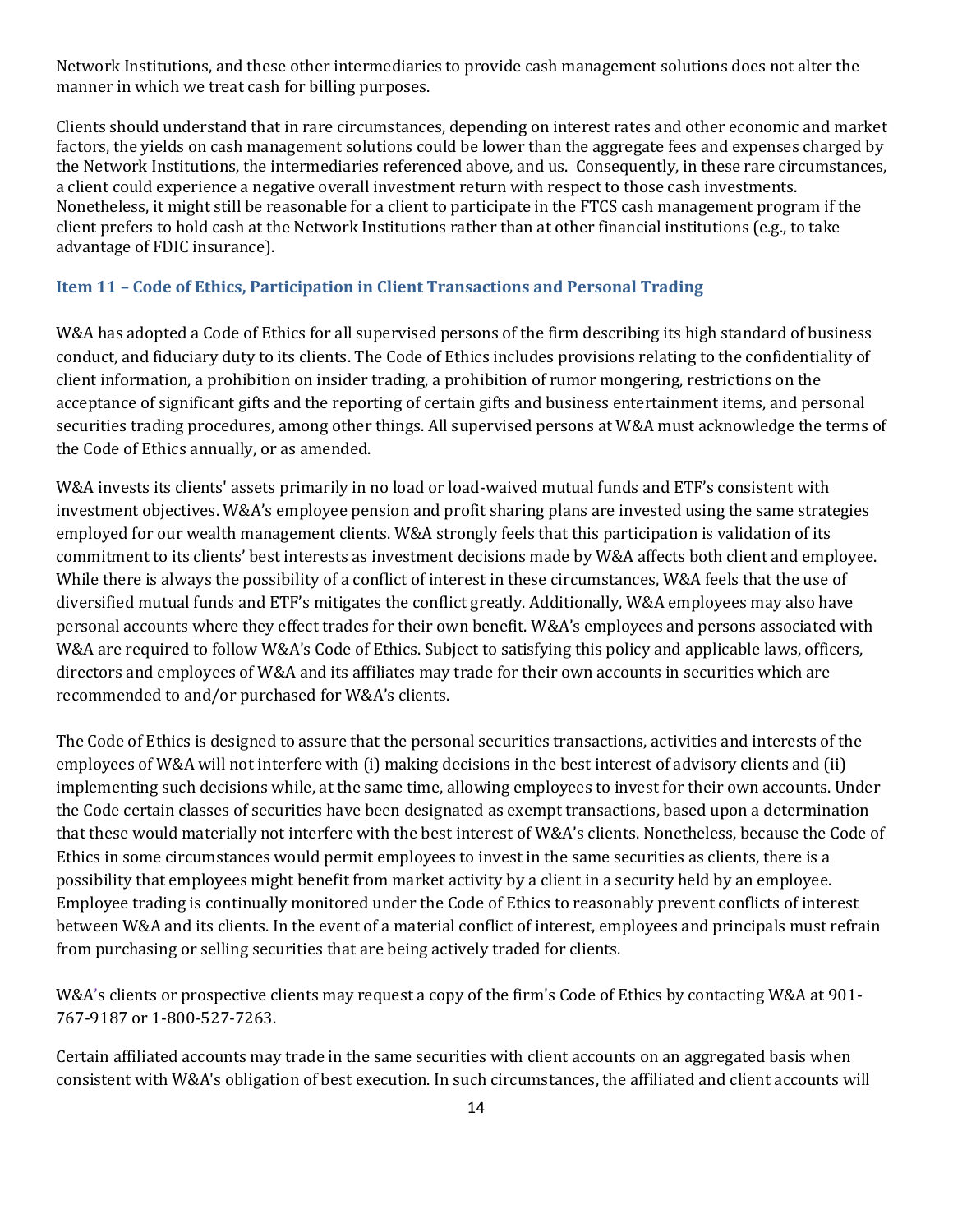share commission costs equally and receive securities at a total average price. W&A will retain records of the trade order (specifying each participating account) and its allocation, which will be completed prior to the entry of the aggregated order.

It is W&A's policy that the firm will not affect any principal or agency cross securities transactions for client accounts. W&A will also not cross trades between client accounts. Principal transactions are generally defined as transactions where an adviser, acting as principal for its own account or the account of an affiliated broker-dealer, buys from or sells any security to any advisory client. An agency cross transaction is defined as a transaction where a person acts as an investment adviser in relation to a transaction in which the investment adviser, or any person controlled by or under common control with the investment adviser, acts as broker for both the advisory client and for another person on the other side of the transaction. Agency cross transactions may arise where an adviser is dually registered as a broker-dealer or has an affiliated broker-dealer.

### <span id="page-17-0"></span>**Item 12 – Brokerage Practices**

Subject to the parameters of the investment strategy employed by W&A and agreed to by its clients, there are no limitations on W&A's authority to choose the securities (and amount) bought and sold.

W&A recommends that its clients establish brokerage accounts at Charles Schwab & Co., Inc. ("Schwab") or Fidelity Institutional Wealth Services (FIWS) program sponsored by Fidelity Brokerage Services, LLC ("Fidelity"). Schwab and Fidelity are FINRA member broker dealers.

The Schwab and Fidelity brokerage programs will generally be recommended to advisory clients for the execution of mutual fund and equity securities transactions. W&A regularly reviews these programs to ensure that its recommendation is consistent with its fiduciary duty. These trading platforms are essential to W&A's service arrangements and capabilities, and W&A may not accept clients who direct the use of other brokers. As part of these programs, W&A receives benefits that it would not receive if it did not offer investment advice (See below and the disclosure under Item 14 of this Brochure).

W&A does not transact in traditional soft dollar relationships (e.g., paying up for commissions for research and brokerage), however Schwab offers certain products and services to W&A for which it reduces or eliminates fees. These include reduced UPS charges to Schwab's service center, waived wire transfer fees, , and the waiver of Schwab level short-term redemption fees for certain mutual funds. Schwab may discount or waive fees it would otherwise charge for certain services, including attendance at conferences and travel arrangements, due to W&A's participation in these institutional programs. W&A believes that these discounts benefit all of its clients directly by providing reduced transaction costs and indirectly by offering discounts on products and services that enable W&A to more efficiently manage client accounts. Fidelity waives custodian short term trading fees on no transaction fee funds (NTF) for W&A clients. Fidelity also waives all fees for electronic wires.

In certain circumstances, fixed income transactions may be effected for clients through unaffiliated dual registered broker-dealers, such as Duncan Williams, Inc. or Carty and Co. The decision to step-out fixed income trades to a different broker-dealer, taking into consideration best execution, is based on the availability of inventory for municipal and government agency fixed income positions provided by the broker-dealer. W&A attempts to receive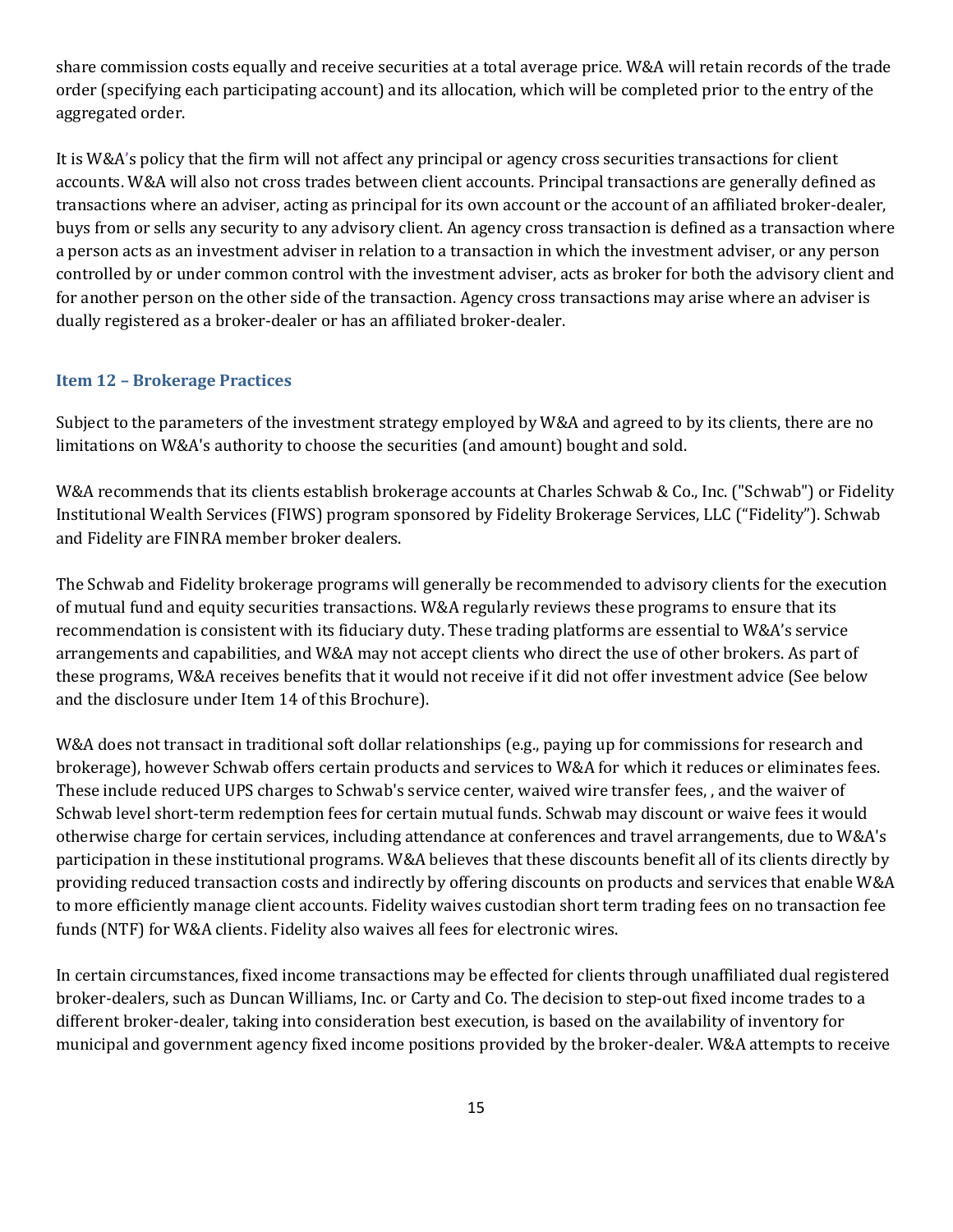multiple bids or offers from other broker-dealers prior to executing step-out trades to ensure that the client is receiving the best possible execution.

For certain trades, W&A will block trades where possible and when advantageous to clients. This blocking of trades permits the trading of aggregate blocks of securities composed of assets from multiple client accounts so long as transaction costs are shared equally and on a pro-rated basis between all accounts included in any such block. Trades are blocked together, and clients receive the average prices of all trades. Block trading allows W&A to execute equity or fixed income trades in a timely, equitable manner and to reduce overall commission charges to clients.

# <span id="page-18-0"></span>**Item 13 – Review of Accounts**

# **Investment Management/Financial Planning Services:**

An investment advisor representative is assigned to each account and that investment advisor representative will review each account periodically. The review process contains each of the following elements:

A. assessing client goals and objectives;

B. evaluating the employed strategy(ies);

C. monitoring the portfolio(s); and

D. addressing the need to rebalance.

Additional account reviews may be triggered by any of the following events:

A. a specific client request; B. a change in client goals and objectives; C. an imbalance in a portfolio asset allocation; and D. market/economic conditions.

# **Employee Benefit Retirement Plan Services:**

Employee benefit retirement plan investment selections are monitored on a periodic basis and according to the standards and situations described above for investment management accounts.

# **Financial Planning Services (Stand Alone Plans):**

Stand-alone financial plans are reviewed at the inception of the advisory relationship and receive no further ongoing reviews.

#### **Reports:**

Clients receive either monthly or quarterly reports that summarize the client's account and asset allocation from their account custodian, Charles Schwab Inc. or Fidelity. In addition, clients may also receive reports periodically from W&A. W&A does not provide clients with monthly or quarterly portfolio reports, but will provide reports upon a client's request.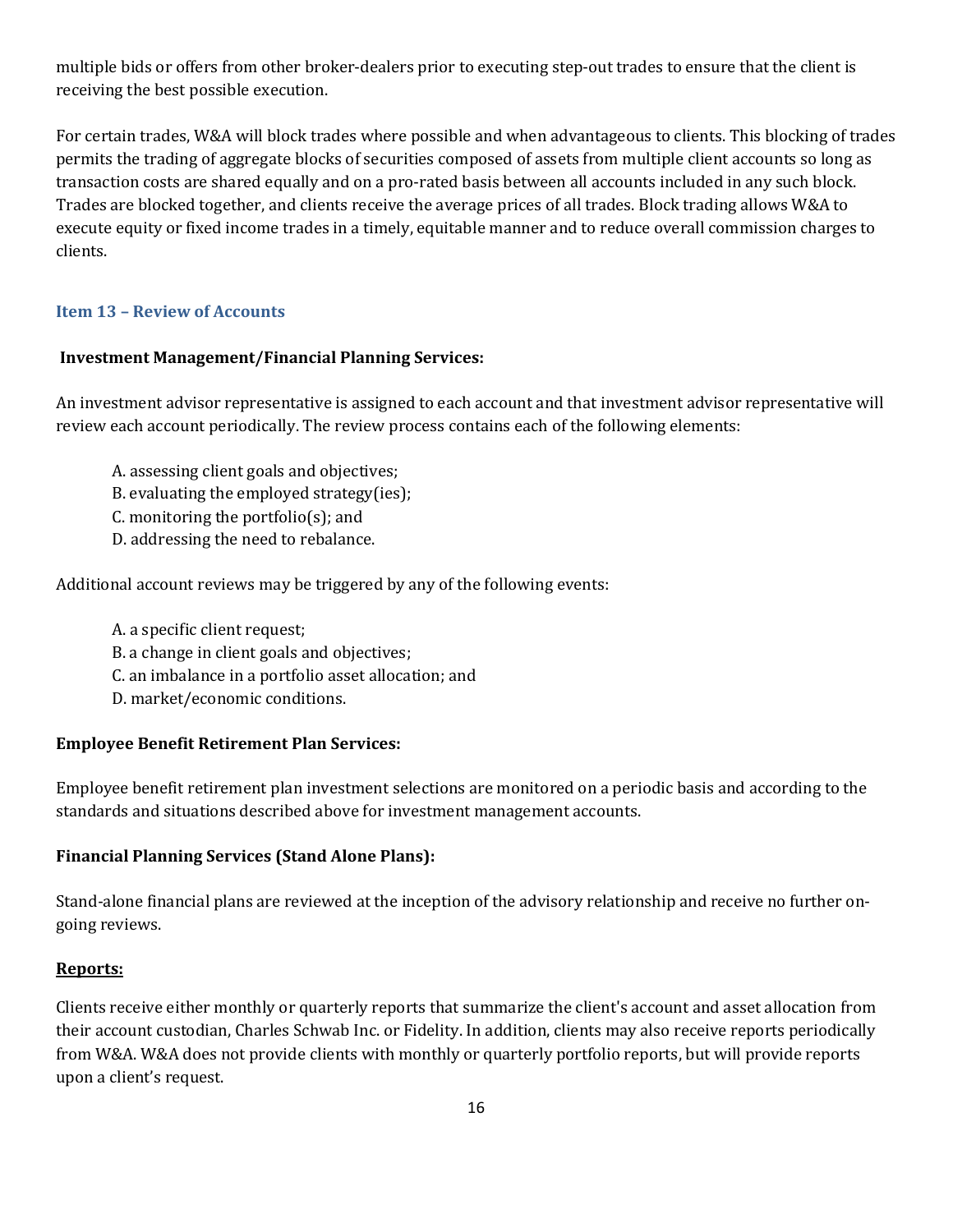#### <span id="page-19-0"></span>**Item 14 – Client Referrals and Other Compensation**

### *Client Referrals*

W&A may from time to time compensate, either directly or indirectly, any person (defined as a natural person or a company) for client referrals. W&A is aware of the special considerations promulgated under Section 206(4)-3 of the Investment Advisers Act of 1940 and similar state regulations. As such, appropriate disclosure shall be made, all written instruments will be maintained by W&A and all applicable Federal and/or State laws will be observed. Clients should understand that third-party solicitors have an economic incentive to recommend the advisory services of W&A.

W&A has entered into various referral arrangements, either with various CPA firms or other businesses, pursuant to which it pays a referral fee in the range of 20-50% of the advisory fee paid by the referred client. Certain legacy referral arrangement payments are ongoing until such time as referred client is no longer a client of W&A, while more recent referral relationships will pay trailing fees to the solicitor for only up to three years of the client referral. This relationship is fully disclosed to the client and does not result in the client paying any fees in excess of W&A's fee schedule indicated in Item 5.

#### *Other Compensation*

As indicated under Item 12, W&A participates in the Schwab Institutional services and Fidelity Institutional Wealth Services (FIWS) programs offered to independent investment advisers by Charles Schwab & Company, Inc. and Fidelity Brokerage Services, respectively. Schwab and FIWS provide a trading platform that is essential to W&A's service arrangements and capabilities; however, W&A regularly reviews these programs to ensure that its recommendation is consistent with its fiduciary duty. As part of this program, W&A receives benefits that it would not receive if it did not offer investment advice, which include, but are not limited to, federal wire fee waivers, discounted overnight delivery, annual discount on Schwab's Portfolio Center system, and Schwab level short term redemption fee waivers.

While as a fiduciary, W&A endeavors to act in its clients' best interests, W&A's requirement that clients maintain their assets in accounts at Schwab or FIWS may be based in part on the benefit to W&A of the availability of some of the foregoing products and services and not solely on the nature, cost or quality of custody and brokerage services provided by the brokers, which may create a potential conflict of interest. The benefits received through participation in the SAS and FIWS programs do not depend upon the amount of transactions directed to, or amount of assets custodied by, the respective broker custodians.

In the past, W&A entered into an agreement with Charles Schwab & Co., Inc., an independent and unaffiliated FINRA broker-dealer, to participate in Schwab Advisor Network ("the Service"), an advisor referral service designed to help investors find an independent advisor. Schwab does not supervise W&A and has no responsibility for W&A's management of client's portfolios or any other advice or service offered by W&A.

Though currently no longer a member of the Service, W&A pays Schwab fees for all previously referred clients' accounts that are maintained in custody at Schwab. This Participation Fee is a percentage of the fees the client owes to W&A, subject to a minimum Participation Fee. W&A pays Schwab the Participation Fee for so long as the referred client's account remains in custody at Schwab and the account is assessed an investment management fee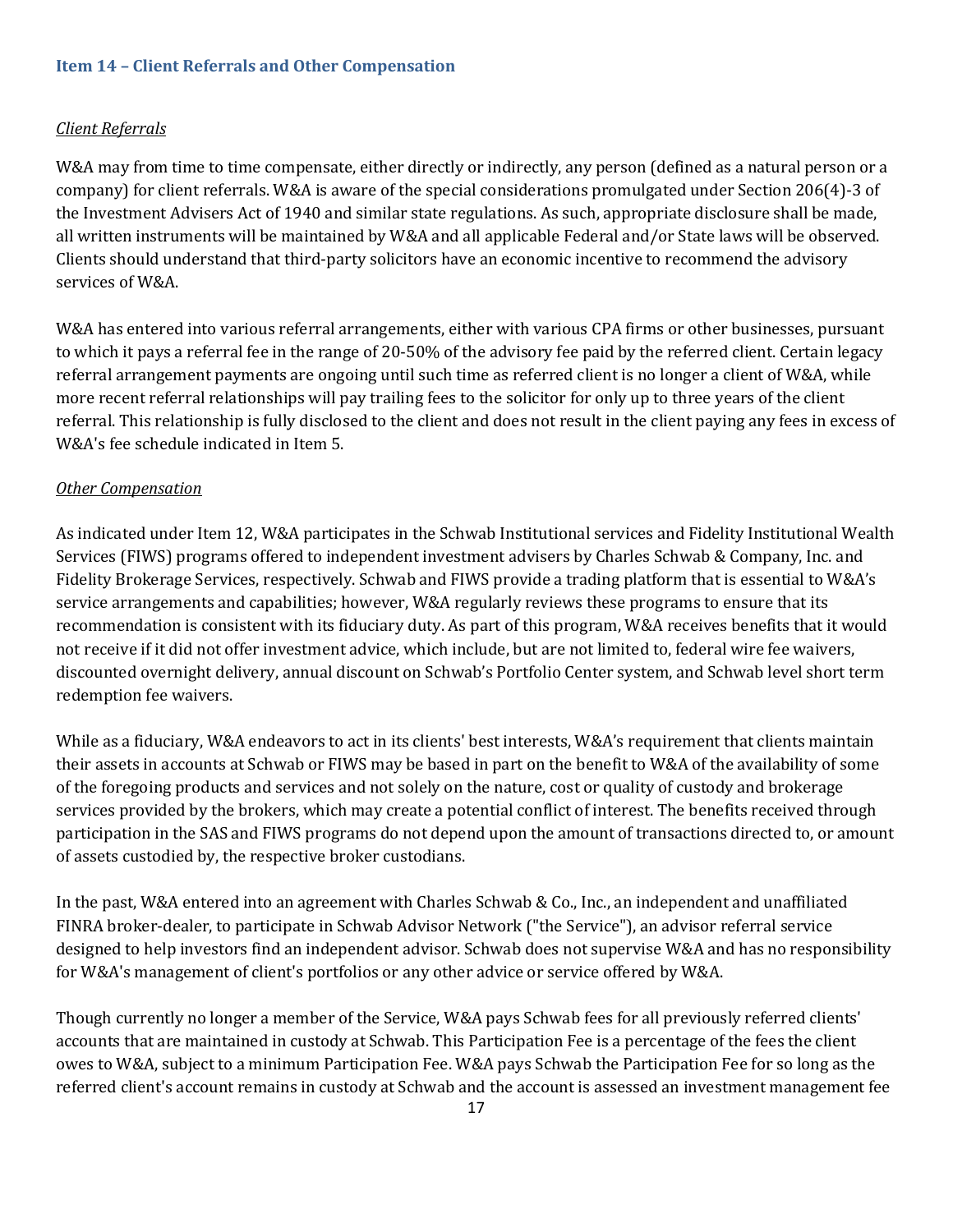by W&A. The Participation Fee is billed to W&A quarterly and may be increased, decreased or waived by Schwab from time to time. The Participation Fee is paid by W&A and not by the client. This relationship is fully disclosed to the client, and W&A has agreed not to charge clients referred through the Service fees or costs greater than the fees or costs W&A charges clients with similar portfolios who were not referred through the Service.

In addition, should W&A recommend that managed assets of referred clients be transferred from and held outside of Schwab, W&A will also pay Schwab a one-time asset-based Non-Schwab Custody Fee. This fee does not apply if the client is solely responsible for the decision not to maintain custody at Schwab.

W&A's parent company is Focus Financial Partners, LLC ("Focus"). From time to time, Focus holds partnership meetings and other industry and best-practices conferences, which typically include W&A, other Focus firms and external attendees. These meetings are first and foremost intended to provide training or education to personnel of Focus firms, including W&A. However, the meetings do provide sponsorship opportunities for asset managers, asset custodians, vendors and other third-party service providers. Sponsorship fees allow these companies to advertise their products and services to Focus firms, including W&A. Although the participation of Focus firm personnel in these meetings is not preconditioned on the achievement of a sales target for any conference sponsor, this practice could nonetheless be deemed a conflict as the marketing and education activities conducted, and the access granted, at such meetings and conferences could cause W&A to focus on those conference sponsors in the course of its duties. Focus attempts to mitigate any such conflict by allocating the sponsorship fees only to defraying the cost of the meeting or future meetings and not as revenue for itself or any affiliate, including W&A. Conference sponsorship fees are not dependent on assets placed with any specific provider or revenue generated by such asset placement.

The following entities have provided conference sponsorship to Focus from January 1, 2021 to March 1, 2022:

Charles Schwab & Co., Inc.

You can access a more recently updated list of recent conference sponsors on Focus' website through the following link:

https://focusfinancialpartners.com/conference-sponsors/

# <span id="page-20-0"></span>**Item 15 – Custody**

Clients should receive at least quarterly statements from the broker dealer, bank or other qualified custodian that holds and maintains client's investment assets. W&A urges clients to carefully review such statements and compare such official custodial records to the account statements that W&A may provide to you. W&A's statements may vary from custodial statements based on accounting procedures, reporting dates, or valuation methodologies of certain securities.

<span id="page-20-1"></span>**Item 16 – Investment Discretion**